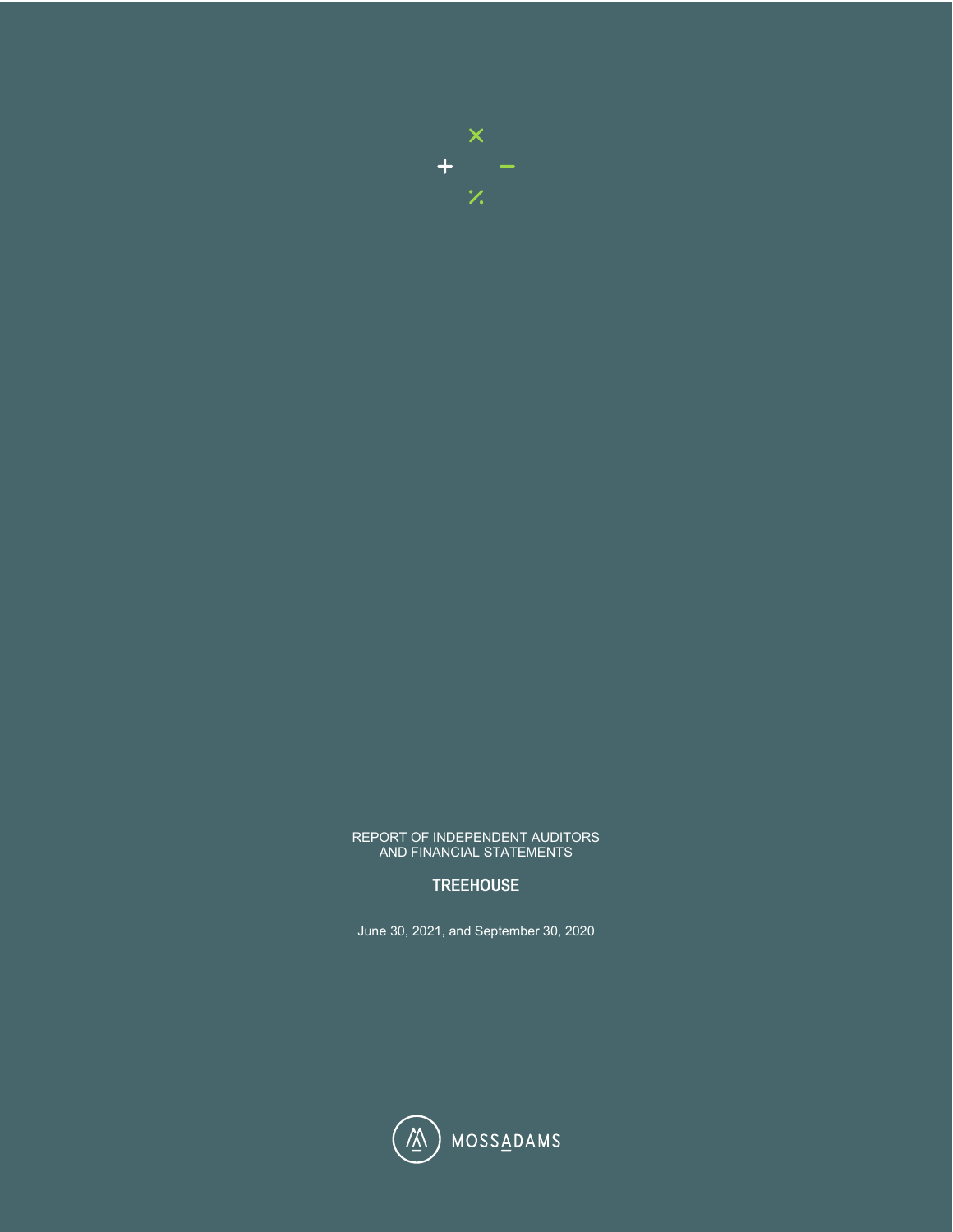# **Table of Contents**

|                                       | <b>PAGE</b> |
|---------------------------------------|-------------|
| <b>Report of Independent Auditors</b> | $1 - 2$     |
| <b>Financial Statements</b>           |             |
| Statements of financial position      | 3           |
| Statement of activities               | $4 - 5$     |
| Statement of functional expenses      | $6 - 7$     |
| Statements of cash flows              | 8           |
| Notes to the financial statements     | $9 - 22$    |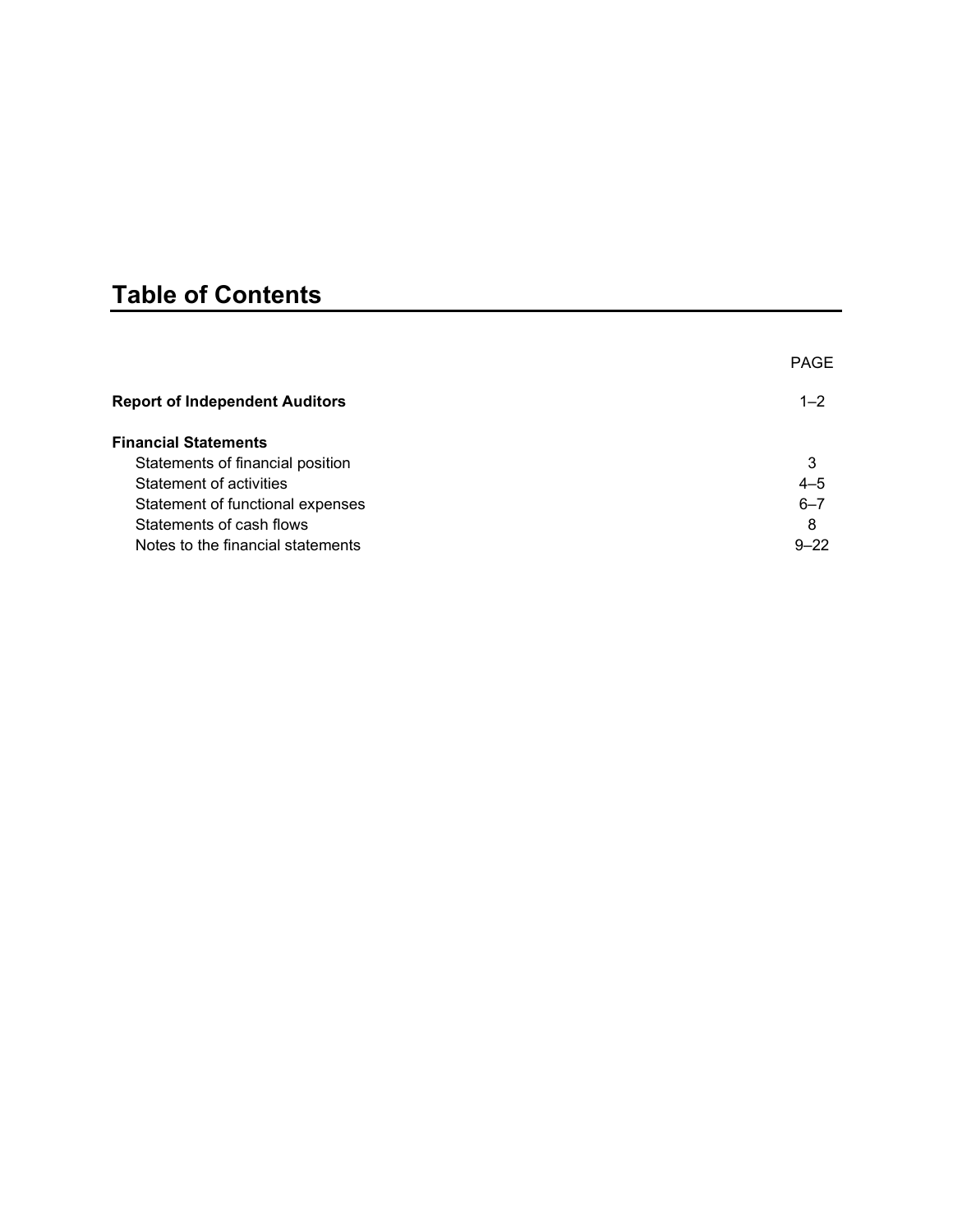

# **Report of Independent Auditors**

To the Board of Directors **Treehouse** 

# **Report on the Financial Statements**

We have audited the accompanying financial statements of Treehouse, which comprise the statements of financial position as of June 30, 2021, and September 30, 2020, and the related statements of activities, functional expenses, and cash flows for the period from October 1, 2020 to June 30, 2021, and the year ended September 30, 2020, and the related notes to the financial statements.

# *Management's Responsibility for the Financial Statements*

Management is responsible for the preparation and fair presentation of these financial statements in accordance with accounting principles generally accepted in the United States of America; this includes the design, implementation, and maintenance of internal control relevant to the preparation and fair presentation of financial statements that are free from material misstatement, whether due to fraud or error.

# *Auditor's Responsibility*

Our responsibility is to express an opinion on these financial statements based on our audits. We conducted our audits in accordance with auditing standards generally accepted in the United States of America. Those standards require that we plan and perform the audit to obtain reasonable assurance about whether the financial statements are free from material misstatement.

An audit involves performing procedures to obtain audit evidence about the amounts and disclosures in the financial statements. The procedures selected depend on the auditor's judgment, including the assessment of the risks of material misstatement of the financial statements, whether due to fraud or error. In making those risk assessments, the auditor considers internal control relevant to the entity's preparation and fair presentation of the financial statements in order to design audit procedures that are appropriate in the circumstances, but not for the purpose of expressing an opinion on the effectiveness of the entity's internal control. Accordingly, we express no such opinion. An audit also includes evaluating the appropriateness of accounting policies used and the reasonableness of significant accounting estimates made by management, as well as evaluating the overall presentation of the financial statements.

We believe that the audit evidence we have obtained is sufficient and appropriate to provide a basis for our audit opinion.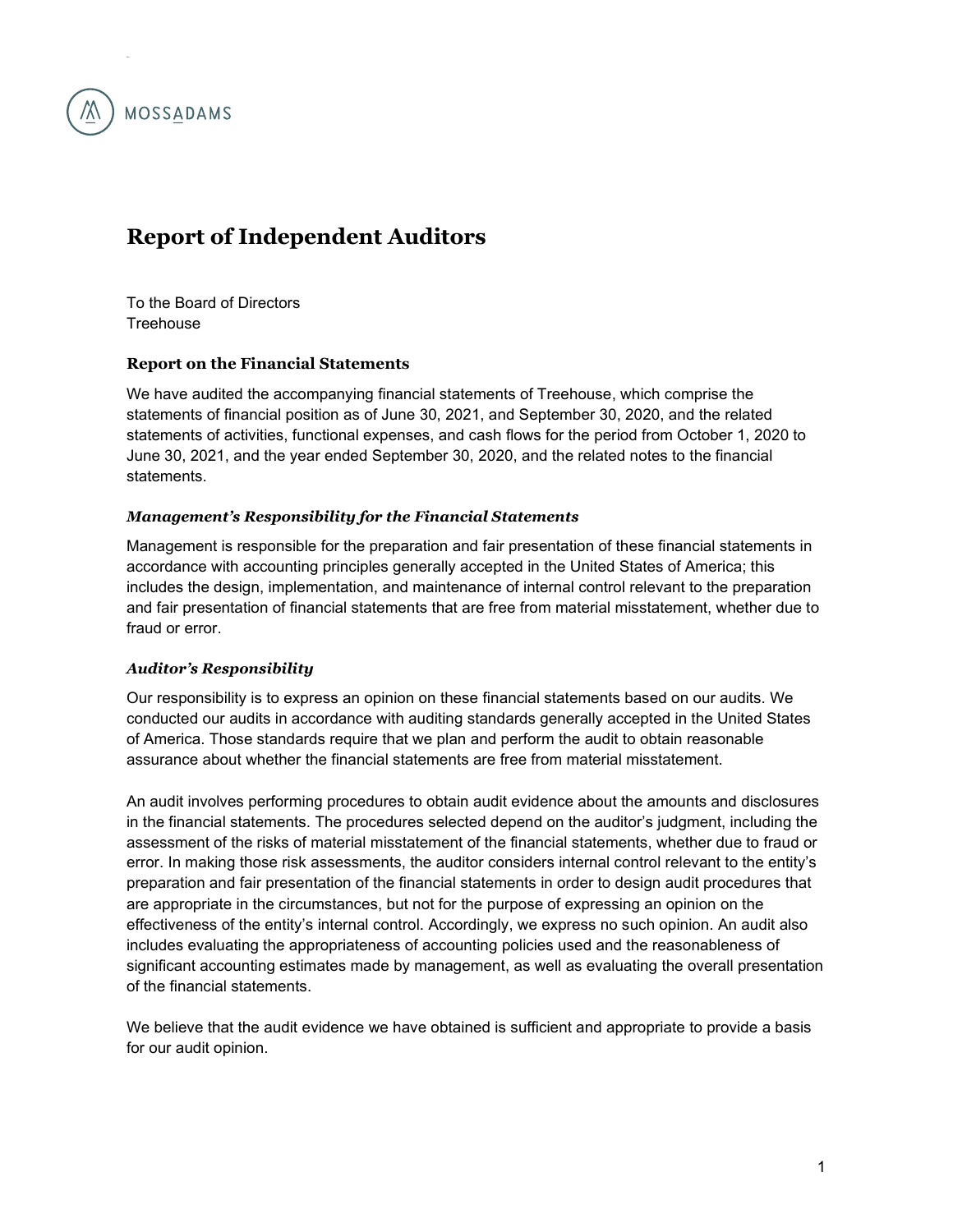## *Opinion*

In our opinion, the financial statements referred to above present fairly, in all material respects, the financial position of Treehouse as of June 30, 2021, and September 30, 2020, and the results of its changes in net assets and its cash flows for the fiscal period from October 1, 2020 to June 30, 2021, and the year ended September 30, 2020, in accordance with accounting principles generally accepted in the United States of America.

New Adam LLP

Seattle, Washington May 16, 2022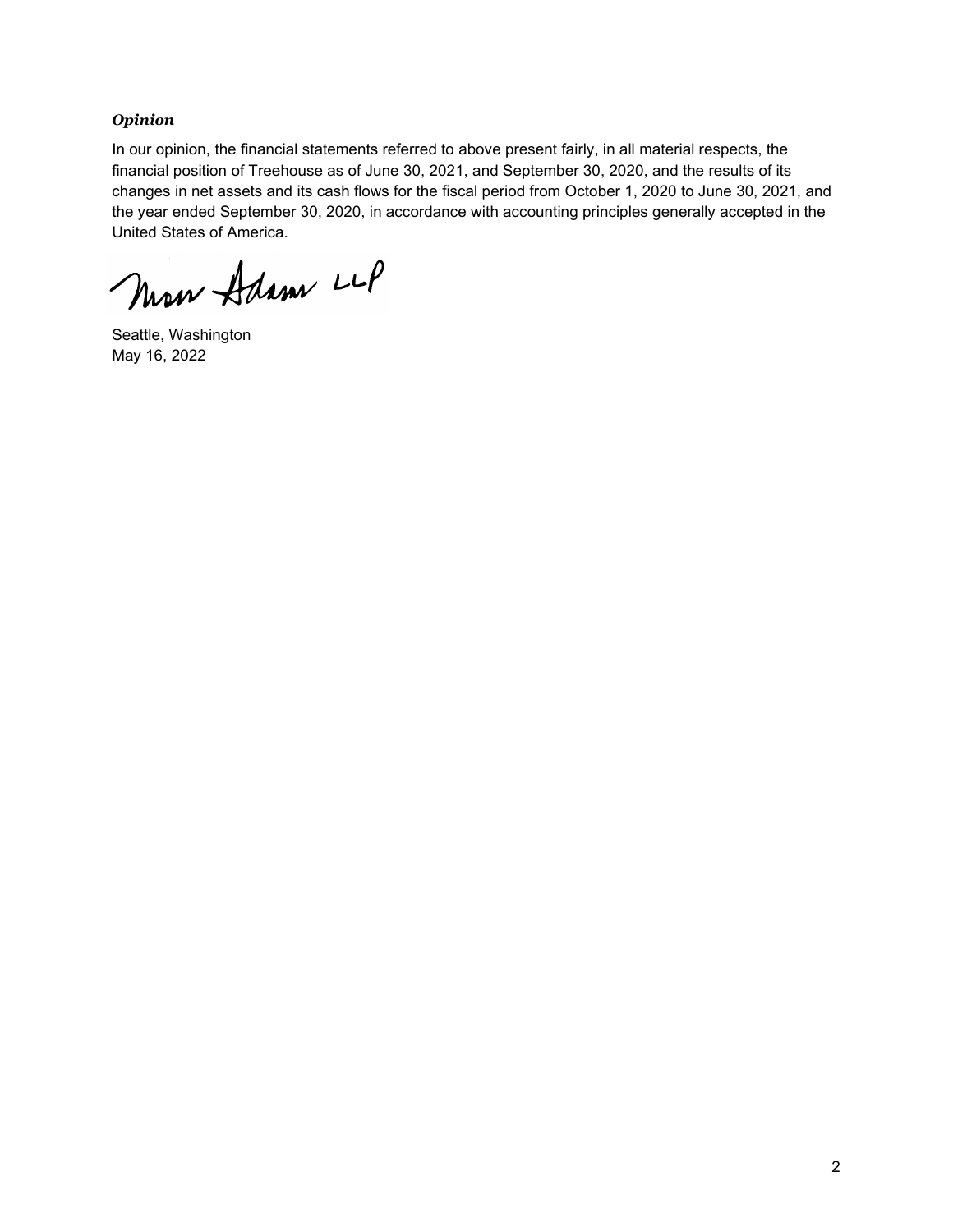# **Treehouse Statements of Financial Position**

| ASSEIS                                       |    |                 |                  |
|----------------------------------------------|----|-----------------|------------------|
|                                              |    | <b>June 30,</b> | September 30,    |
|                                              |    | 2021            | 2020             |
| <b>CURRENT ASSETS</b>                        |    |                 |                  |
| Cash and cash equivalents                    | \$ | 5,552,763       | \$<br>4,822,795  |
| Investments                                  |    | 4,144,242       | 2,052,785        |
| Current pledges receivable, net              |    | 35,000          | 707,500          |
| Contribution receivable for rent             |    | 582,099         | 463,816          |
| Contracts receivable                         |    | 1,141,268       | 776,741          |
| Inventories                                  |    | 393,462         | 442,736          |
| Unemployment trust and other deposits        |    | 302,309         | 101,312          |
| Prepaid expenses                             |    | 46,213          | 25,978           |
|                                              |    |                 |                  |
| Total current assets                         |    | 12,197,356      | 9,393,663        |
|                                              |    |                 |                  |
| <b>LONG-TERM ASSETS</b>                      |    |                 |                  |
| Long-term portion of pledges receivable, net |    | 1,308,470       | 929,659          |
| Property and equipment, net                  |    | 1,227,762       | 1,427,432        |
| <b>Endowment investments</b>                 |    | 6,373,414       | 5,148,262        |
|                                              |    |                 |                  |
| Total long-term assets                       |    | 8,909,646       | 7,505,353        |
| <b>Total assets</b>                          | S  | 21,107,002      | \$<br>16,899,016 |
|                                              |    |                 |                  |
| <b>LIABILITIES AND NET ASSETS</b>            |    |                 |                  |
| <b>CURRENT LIABILITIES</b>                   |    |                 |                  |
| Accounts payable                             | \$ | 286,030         | \$<br>201,668    |
| Accrued salaries and related costs           |    | 716,656         | 767,474          |
|                                              |    |                 |                  |
| <b>Total current liabilities</b>             |    | 1,002,686       | 969,142          |
|                                              |    |                 |                  |
| <b>NET ASSETS</b>                            |    |                 |                  |
| Without donor restrictions                   |    | 12,564,684      | 9,379,979        |
| With donor restrictions                      |    | 7,539,632       | 6,549,895        |
|                                              |    |                 |                  |
| Total net assets                             |    | 20,104,316      | 15,929,874       |
|                                              | \$ | 21,107,002      | \$<br>16,899,016 |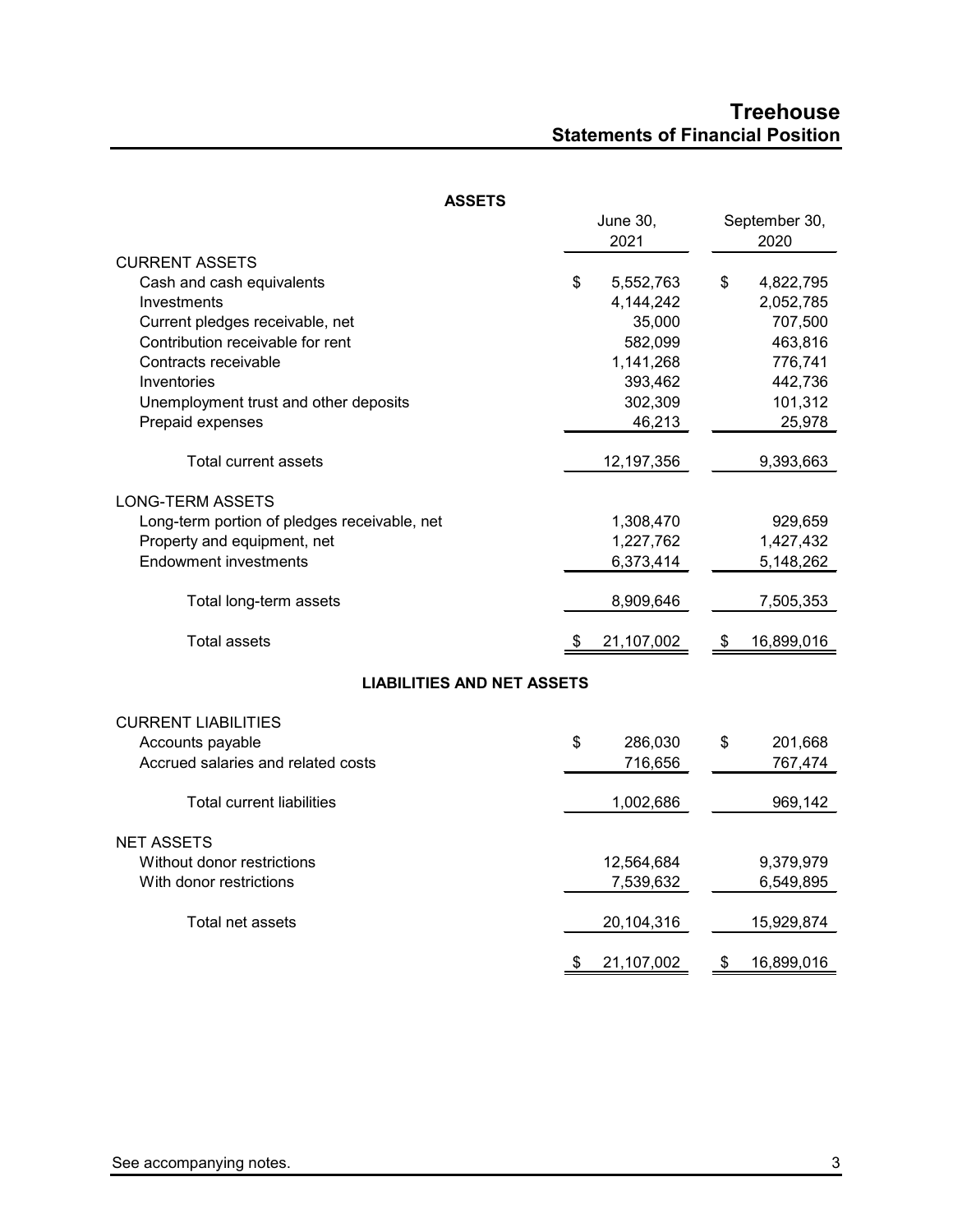# **Treehouse Statement of Activities Fiscal Period from October 1, 2020 to June 30, 2021**

|                                       | <b>Without Donor</b><br>Restrictions | <b>With Donor</b><br><b>Restrictions</b> | Total            |
|---------------------------------------|--------------------------------------|------------------------------------------|------------------|
| <b>REVENUE</b>                        |                                      |                                          |                  |
| Contributions and grants              | 8,257,401<br>\$                      | \$<br>350,000                            | \$<br>8,607,401  |
| In-kind contributions                 | 580,307                              | 271,968                                  | 852,275          |
| Contract revenue                      | 3,867,313                            |                                          | 3,867,313        |
| Other revenue                         | 137,164                              |                                          | 137,164          |
| Net assets released from restrictions | 878,350                              | (878,350)                                |                  |
|                                       |                                      |                                          |                  |
| Total revenue                         | 13,720,535                           | (256,382)                                | 13,464,153       |
| <b>EXPENSES</b>                       |                                      |                                          |                  |
| Program services                      | 8,129,972                            |                                          | 8,129,972        |
| Management and general                | 945,581                              |                                          | 945,581          |
| Fundraising                           | 1,588,136                            |                                          | 1,588,136        |
|                                       |                                      |                                          |                  |
| Total expenses                        | 10,663,689                           |                                          | 10,663,689       |
| CHANGES IN NET ASSETS BEFORE          |                                      |                                          |                  |
| <b>INVESTMENT INCOME (LOSS)</b>       | 3,056,846                            | (256, 382)                               | 2,800,464        |
| <b>INVESTMENT INCOME (LOSS)</b>       | 127,859                              |                                          | 1,373,978        |
|                                       |                                      | 1,246,119                                |                  |
| <b>CHANGE IN NET ASSETS</b>           | 3,184,705                            | 989,737                                  | 4,174,442        |
| NET ASSETS, beginning of year         | 9,379,979                            | 6,549,895                                | 15,929,874       |
| NET ASSETS, end of year               | 12,564,684                           | 7,539,632                                | 20,104,316<br>\$ |
|                                       |                                      |                                          |                  |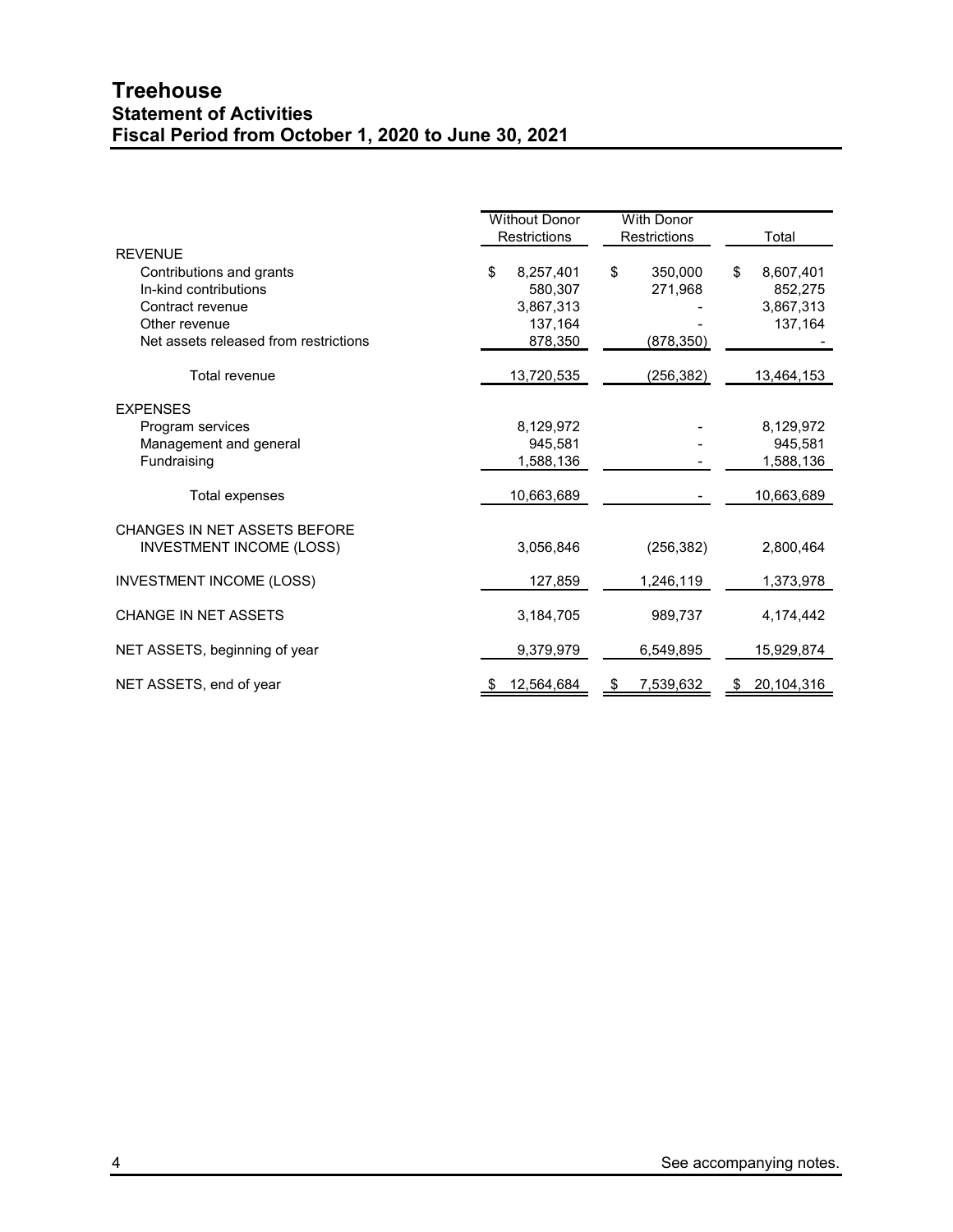# **Treehouse Statement of Activities Fiscal Year Ended September 30, 2020**

|                                       | <b>Without Donor</b><br><b>Restrictions</b> | <b>With Donor</b><br>Restrictions | Total            |
|---------------------------------------|---------------------------------------------|-----------------------------------|------------------|
| <b>REVENUE</b>                        |                                             |                                   |                  |
| Contributions and grants              | \$<br>9,297,988                             | 539,108<br>\$                     | \$<br>9,837,096  |
| In-kind contributions                 | 1.010.133                                   |                                   | 1,010,133        |
| Contract revenue                      | 5,649,439                                   |                                   | 5,649,439        |
| SBA PPP proceeds                      | 1,826,900                                   |                                   | 1,826,900        |
| Net assets released from restrictions | 1,303,992                                   | (1,303,992)                       |                  |
| Total revenue                         | 19,088,452                                  | (764, 884)                        | 18,323,568       |
| <b>EXPENSES</b>                       |                                             |                                   |                  |
| Program services                      | 12,710,855                                  |                                   | 12,710,855       |
| Management and general                | 872,261                                     |                                   | 872,261          |
| Fundraising                           | 1,812,658                                   |                                   | 1,812,658        |
| Total expenses                        | 15,395,774                                  |                                   | 15,395,774       |
| CHANGES IN NET ASSETS BEFORE          |                                             |                                   |                  |
| <b>INVESTMENT INCOME (LOSS)</b>       | 3,692,678                                   | (764, 884)                        | 2,927,794        |
| <b>INVESTMENT INCOME (LOSS)</b>       | 324,425                                     | 364,353                           | 688,778          |
| <b>CHANGE IN NET ASSETS</b>           | 4,017,103                                   | (400, 531)                        | 3,616,572        |
| NET ASSETS, beginning of year         | 5,362,876                                   | 6,950,426                         | 12,313,302       |
| NET ASSETS, end of year               | 9,379,979<br>\$                             | 6,549,895<br>\$                   | 15,929,874<br>\$ |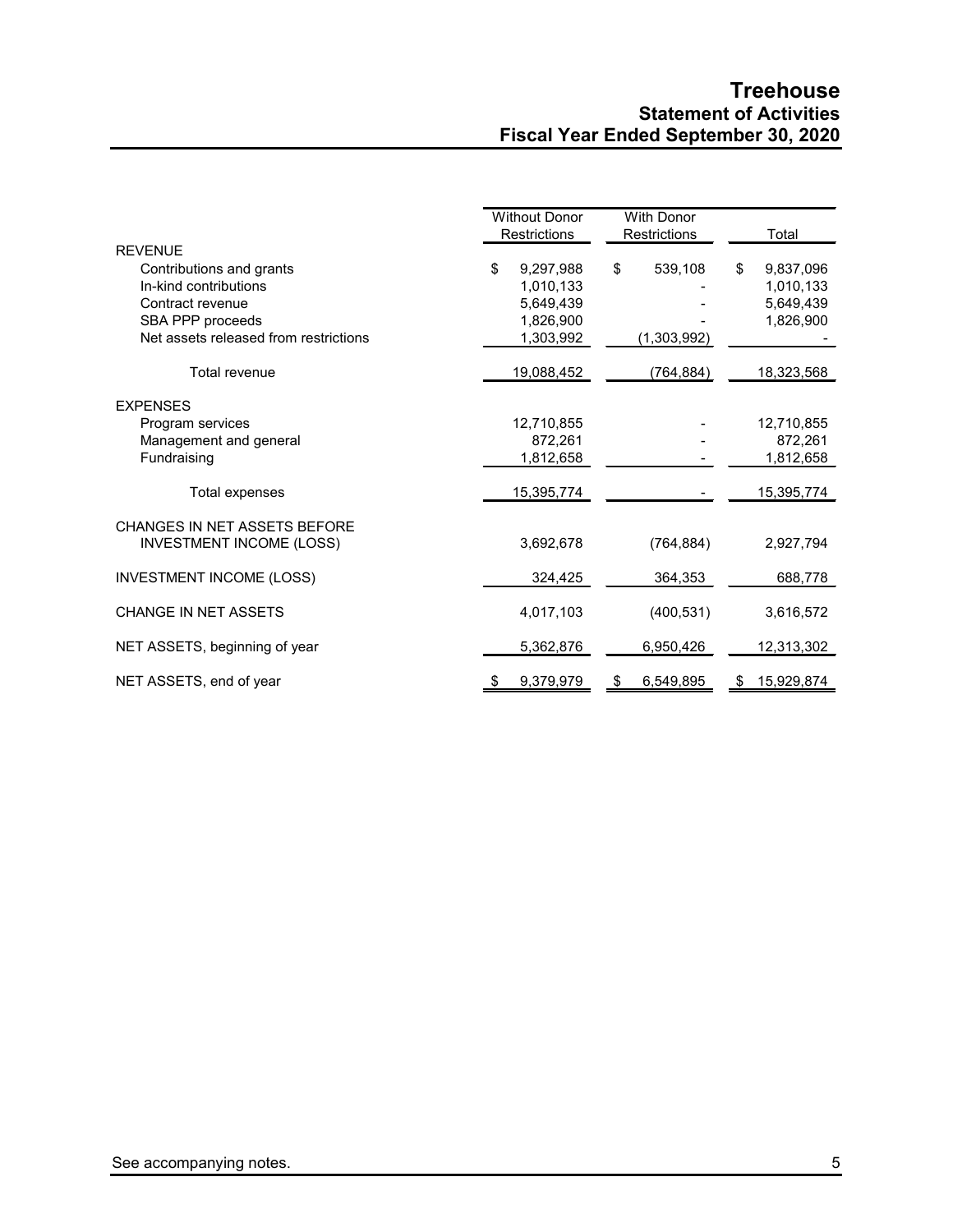# **Treehouse Statement of Functional Expenses Fiscal Period from October 1, 2020 to June 30, 2021**

|                                    | <b>Program Services</b> |               |                            |                  | <b>Support Services</b> |               |                         |                  |
|------------------------------------|-------------------------|---------------|----------------------------|------------------|-------------------------|---------------|-------------------------|------------------|
|                                    | Education               |               | <b>Enrichment Programs</b> | Total            | Management              |               | Total                   |                  |
|                                    | Programs                | Wearhouse     | Other                      | Program Services | and General             | Fundraising   | <b>Support Services</b> | Total            |
| Payroll                            | \$4,378,838             | 164,688<br>\$ | 293,615<br>\$              | \$<br>4,837,141  | 138,043<br>\$           | 798,601<br>\$ | 936,644<br>\$           | 5,773,785<br>\$  |
| Payroll taxes and benefits         | 948,551                 | 42,485        | 65,369                     | 1,056,405        | 171,329                 | 149,178       | 320,507                 | 1,376,912        |
| Wearhouse distributions            |                         | 449,350       |                            | 449,350          |                         |               |                         | 449,350          |
| Assistance to specific individuals |                         |               | 800,291                    | 800,291          |                         |               |                         | 800,291          |
| Occupancy                          | 104,229                 | 178,335       | 5,342                      | 287,906          | 25,213                  | 29,352        | 54,565                  | 342,471          |
| <b>Professional services</b>       | 255,304                 | 4,120         | 17,724                     | 277,148          | 147,648                 | 271,539       | 419,187                 | 696,335          |
| Holiday Magic purchases            |                         |               | 7,750                      | 7,750            |                         |               |                         | 7,750            |
| Transportation                     | 10,167                  | 1,108         | 18                         | 11,293           | 43                      | 87            | 130                     | 11,423           |
| Licenses and fees                  | 32,019                  | 1,121         | 1,495                      | 34,635           | 153,863                 | 6,698         | 160,561                 | 195,196          |
| Special events                     |                         |               |                            |                  |                         | 38,028        | 38,028                  | 38,028           |
| Depreciation                       | 162,228                 | 4,646         | 6.170                      | 173,044          | 90,993                  | 23,080        | 114,073                 | 287,117          |
| Supplies                           | 15,093                  | 672           | 677                        | 16,442           | 1,825                   | 9,058         | 10,883                  | 27,325           |
| Printing and publications          | 157                     | 33            |                            | 191              | 36                      | 39,027        | 39,063                  | 39,254           |
| Postage and shipping               | 3,274                   | 8,366         | 31,526                     | 43,166           | 2,280                   | 41,471        | 43,751                  | 86,917           |
| Staff training                     | 27,233                  | 811           | 1,092                      | 29,136           | 136,570                 | 3,950         | 140,520                 | 169,656          |
| Other in-kind expenses             | 11,856                  | 25,156        | 1,141                      | 38,153           |                         | 15,073        | 15,073                  | 53,226           |
| Telephone                          | 23,188                  | 11,861        | 3,627                      | 38,676           | 9,475                   | 10,515        | 19,990                  | 58,666           |
| Credit card fees                   |                         |               |                            |                  | 6,637                   | 86,687        | 93,324                  | 93,324           |
| Meetings                           | 1,289                   | 28            | 36                         | 1,353            | (606)                   | 691           | 85                      | 1,438            |
| Insurance                          |                         |               |                            |                  | 50,966                  |               | 50,966                  | 50,966           |
| Recognition                        | 23,900                  | 862           | 971                        | 25,733           | 6,123                   | 2,852         | 8,975                   | 34,708           |
| <b>Equipment leases</b>            | 1,184                   | 34            | 941                        | 2,159            | 4,392                   | 169           | 4,561                   | 6,720            |
| Other                              |                         |               |                            |                  | 5,514                   |               | 5,514                   | 5,514            |
| Repairs and maintenance            |                         |               |                            |                  | 1,516                   |               | 1,516                   | 1,516            |
| Loss (recovery) of bad debt        |                         |               |                            |                  | (6, 279)                | 62,080        | 55,801                  | 55,801           |
| Total expenses - 2021              | \$5,998,510             | 893,676<br>\$ | \$1,237,786                | 8,129,972<br>\$  | 945,581<br>- \$         | \$1,588,136   | 2,533,717               | 10,663,689<br>\$ |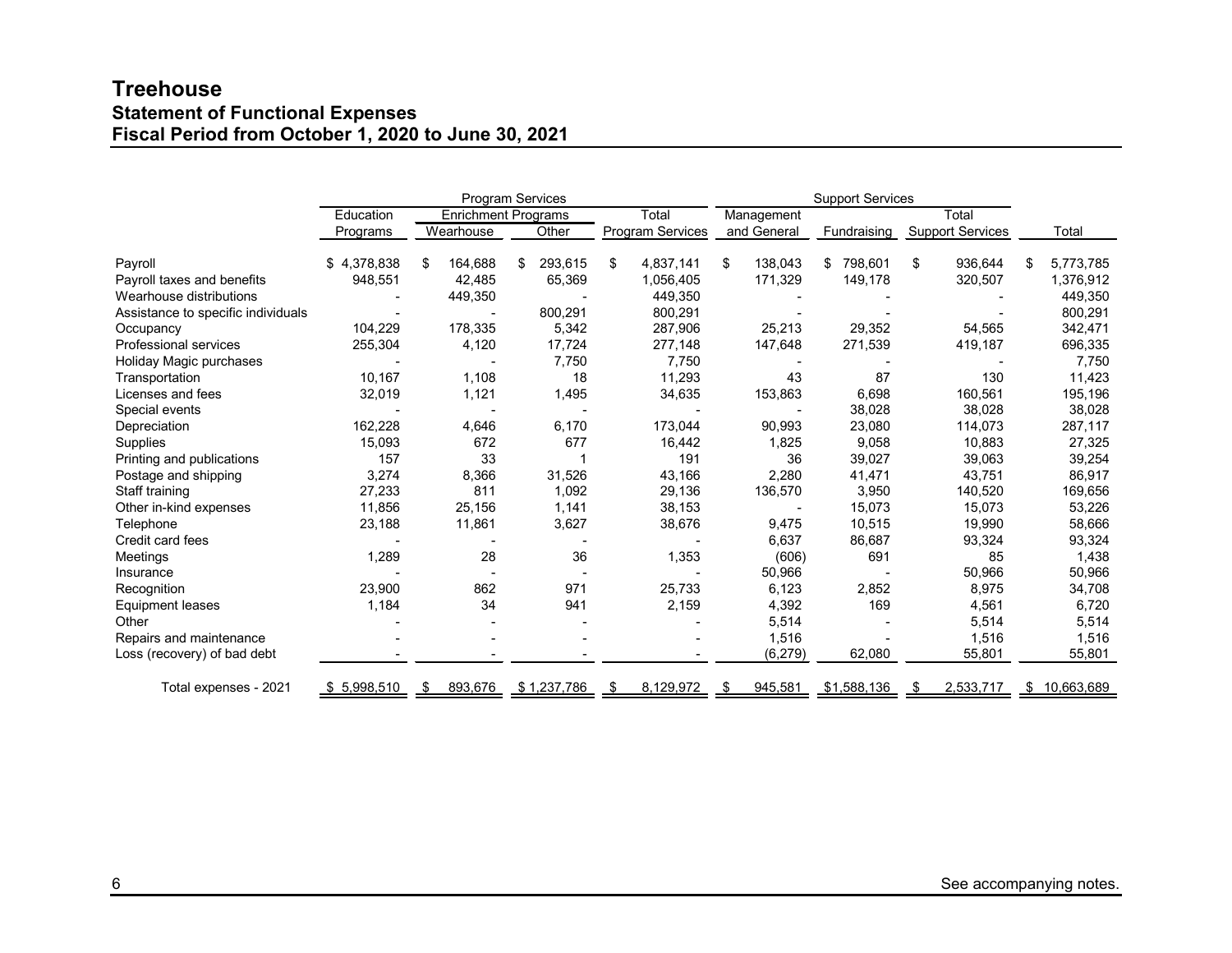# **Treehouse Statement of Functional Expenses Fiscal Year Ended September 30, 2020**

| <b>Program Services</b>            |             |                            |               | <b>Support Services</b> |                     |             |                         |                 |
|------------------------------------|-------------|----------------------------|---------------|-------------------------|---------------------|-------------|-------------------------|-----------------|
|                                    | Education   | <b>Enrichment Programs</b> |               | Total                   | Total<br>Management |             |                         |                 |
|                                    | Programs    | Wearhouse                  | Other         | <b>Program Services</b> | and General         | Fundraising | <b>Support Services</b> | Total           |
| Payroll                            | \$6,301,235 | \$<br>326,649              | 594,627<br>\$ | 7,222,511<br>\$         | 406,887<br>\$       | \$1,098,612 | 1,505,499<br>\$         | \$<br>8,728,010 |
| Payroll taxes and benefits         | 1,500,512   | 84,460                     | 151,030       | 1,736,002               | 202,461             | 214,929     | 417,390                 | 2,153,392       |
| Wearhouse distributions            |             | 779,038                    |               | 779,038                 |                     |             |                         | 779,038         |
| Assistance to specific individuals |             |                            | 1,014,291     | 1,014,291               |                     |             |                         | 1,014,291       |
| Occupancy                          | 137,552     | 235,349                    | 7,050         | 379,951                 | 31,849              | 38,736      | 70,585                  | 450,536         |
| Professional services              | 353,451     | 14,673                     | 18,611        | 386,735                 | 114,253             | 113,662     | 227,915                 | 614,650         |
| Holiday Magic purchases            |             |                            | 185,898       | 185,898                 |                     |             |                         | 185,898         |
| Transportation                     | 129,066     | 4,793                      | 4,782         | 138,641                 | 625                 | 6,375       | 7,000                   | 145,641         |
| Licenses and fees                  | 36,896      | 2,329                      | 6,946         | 46,171                  | 251,592             | 11,107      | 262,699                 | 308,870         |
| Special events                     |             |                            |               |                         |                     | 14,211      | 14,211                  | 14,211          |
| Depreciation                       | 222,272     | 13,160                     |               | 235,432                 | 23,006              | 29,942      | 52,948                  | 288,380         |
| Supplies                           | 37,989      | (1, 247)                   | (2,313)       | 34,429                  | 3,705               | 16,277      | 19,982                  | 54,411          |
| Printing and publications          | 968         | 250                        | 2,099         | 3,317                   | 57                  | 69,246      | 69,303                  | 72,620          |
| Postage and shipping               | 3,161       | 1,338                      | 36,536        | 41,035                  | 545                 | 50,912      | 51,457                  | 92,492          |
| Staff training                     | 43,693      | 1,731                      | 1,366         | 46,790                  | 5,789               | 7,553       | 13,342                  | 60,132          |
| Other in-kind expenses             | 50,189      | 11,935                     | 36,028        | 98,152                  | 30,261              | 8,346       | 38,607                  | 136,759         |
| Telephone                          | 298,165     | 17,971                     | 5,496         | 321,632                 | (273, 746)          | 40,893      | (232, 853)              | 88,779          |
| Credit card fees                   |             |                            |               |                         | (665)               | 85,225      | 84,560                  | 84,560          |
| Meetings                           | 24,613      | 1,767                      | 1,029         | 27,409                  | 1,851               | 4,279       | 6,130                   | 33,539          |
| Insurance                          |             |                            |               |                         | 36,230              |             | 36,230                  | 36,230          |
| Recognition                        | 9,157       | 498                        | 292           | 9,947                   | 7,115               | 1,020       | 8,135                   | 18,082          |
| <b>Equipment leases</b>            | 1,860       | 112                        | 1,502         | 3,474                   | 15,667              | 254         | 15,921                  | 19,395          |
| Other                              |             |                            |               |                         | 5,162               |             | 5,162                   | 5,162           |
| Repairs and maintenance            |             |                            |               |                         | 264                 |             | 264                     | 264             |
| Loss (recovery) of bad debt        |             |                            |               |                         | 9,353               | 1,079       | 10,432                  | 10,432          |
| Total expenses - 2020              | \$9,150,779 | 1,494,806<br>\$            | \$2,065,270   | 12,710,855<br>S         | 872,261<br>\$       | \$1,812,658 | 2,684,919               | \$15,395,774    |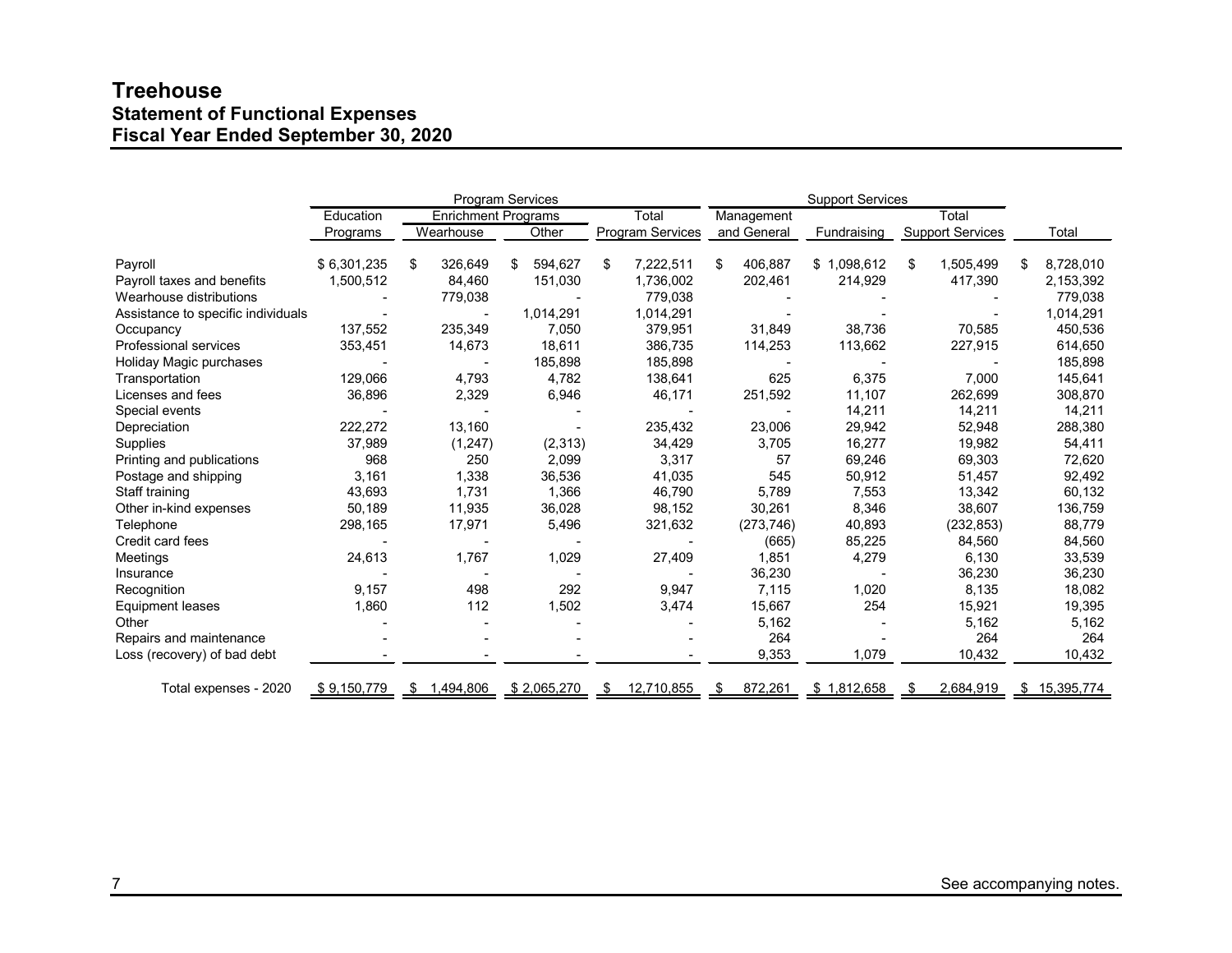|                                                                                              | For the Period<br>October 1, 2020<br>to June 30,<br>2021 | <b>Fiscal Year</b><br>Ended<br>September 30,<br>2020 |
|----------------------------------------------------------------------------------------------|----------------------------------------------------------|------------------------------------------------------|
| CASH FLOWS FROM OPERATING ACTIVITIES                                                         |                                                          |                                                      |
| Change in net assets                                                                         | \$<br>4,174,442                                          | \$<br>3,616,572                                      |
| Adjustments to reconcile change in net assets to net cash<br>flows from operating activities |                                                          |                                                      |
| Depreciation                                                                                 | 287,117                                                  | 288,380                                              |
| Donated investments                                                                          | (293, 946)                                               | (41, 764)                                            |
| Net realized and unrealized losses (gains) on investments                                    | (1,279,462)                                              | (480, 389)                                           |
| Changes in allowance and discounts on receivables                                            | 74,682                                                   | (39, 121)                                            |
| Loss on disposal of furniture and equipment<br>Changes in operating assets and liabilities   | 4,560                                                    | 6,803                                                |
| Pledges receivable                                                                           | 219,007                                                  | 478,504                                              |
| Contribution receivable for rent                                                             | (118, 283)                                               | 203,329                                              |
| Contracts receivable                                                                         | (364, 527)                                               | (604, 752)                                           |
| Inventories                                                                                  | 49,274                                                   | (123, 202)                                           |
| Unemployment trust deposits                                                                  | (200, 997)                                               | (16, 944)                                            |
| Prepaid expenses                                                                             | (20, 235)                                                | 27,162                                               |
| Accounts payable                                                                             | 84,362                                                   | (21, 744)                                            |
| Accrued salaries and related costs                                                           | (50, 820)                                                | 164,214                                              |
| Net cash from operating activities                                                           | 2,565,174                                                | 3,457,048                                            |
| CASH FLOWS USED IN INVESTING ACTIVITIES                                                      |                                                          |                                                      |
| Purchase of investments                                                                      | (2, 104, 688)                                            | (146, 753)                                           |
| Proceeds from sale of investments                                                            | 193,641                                                  |                                                      |
| Purchase of furniture and equipment                                                          | (92,007)                                                 | (35, 279)                                            |
| Net cash used in investing activities                                                        | (2,003,054)                                              | (182, 032)                                           |
| CASH FLOWS FROM FINANCING ACTIVITIES                                                         |                                                          |                                                      |
| Interest and dividends restricted for reinvestment                                           | 167,848                                                  | 92,873                                               |
| Net cash from financing activities                                                           | 167,848                                                  | 92,873                                               |
| NET CHANGE IN CASH AND CASH EQUIVALENTS                                                      | 729,968                                                  | 3,367,889                                            |
| CASH AND CASH EQUIVALENTS, beginning of year                                                 | 4,822,795                                                | 1,454,906                                            |
| CASH AND CASH EQUIVALENTS, end of year                                                       | \$<br>5,552,763                                          | \$<br>4,822,795                                      |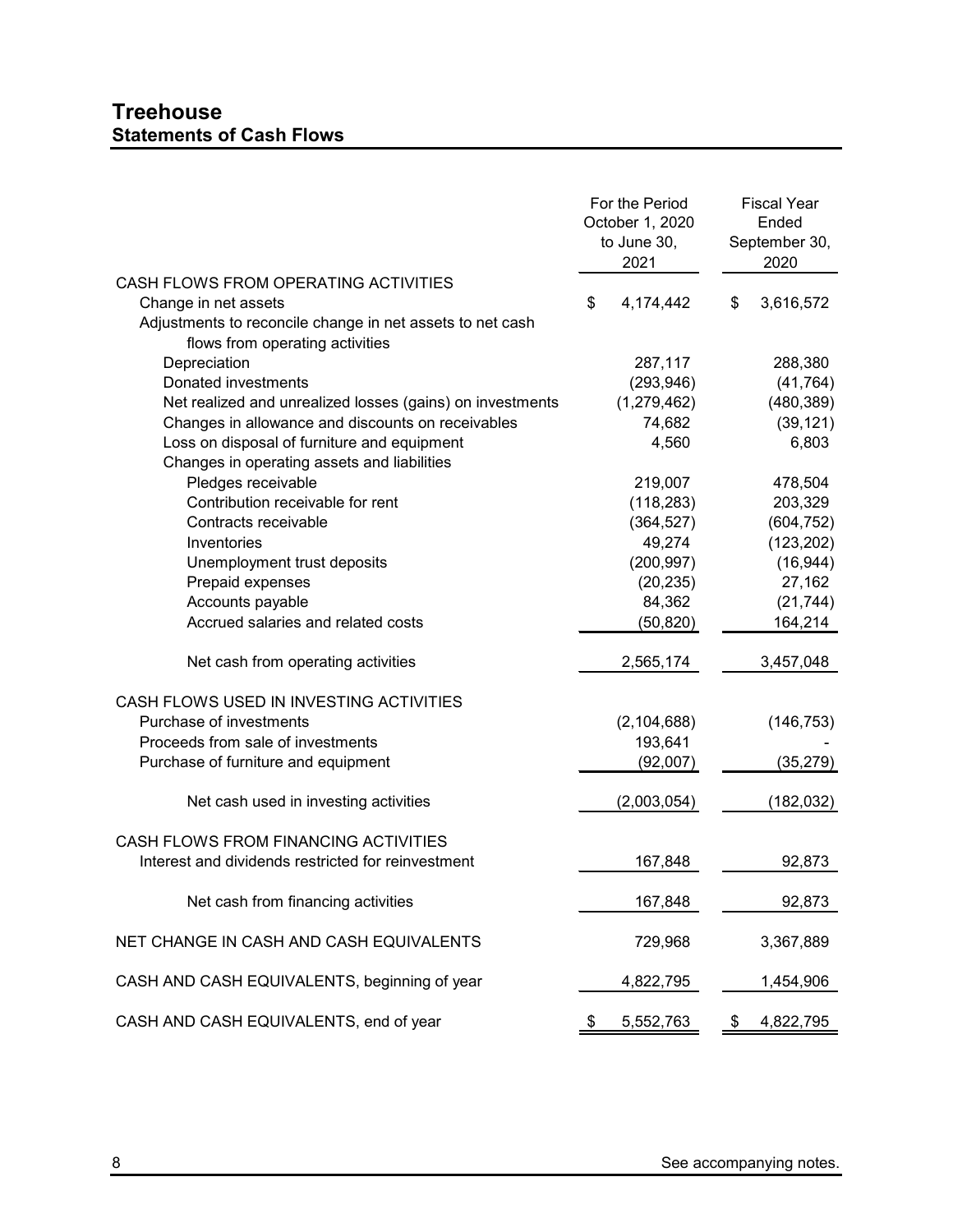# **Note 1 – Organization**

Treehouse (the Organization) addresses academic and essential support needs of children, youth and young adults who experience foster care. The nonprofit organization serves more than 7,000 (unaudited) youth each year by partnering with them to succeed in school and providing access to important experiences and resources that support identity development. Founded in 1988 by social workers, Treehouse envisions – and strives to create – a world where every child who has experienced foster care has the opportunities and support they need to pursue their dreams and launch successfully into adulthood.

Effective October 1, 2020, the Organization's fiscal year-end end has changed to June 30 of every year.

In December 2021, Treehouse was partially donated ownership in property at 2100 24th Avenue South in Seattle and formed 2100 Building LLC (2100 LLC), a disregarded entity. The donated property is an office building in which Treehouse and other tenants reside. See Note 7.

Treehouse's seven major programs focus on education and enrichment services. "Fostering Futures" includes education and career-related programs. All programs related to enrichment are grouped as "Essentials & Experiences."

# **Fostering Futures**

- *Graduation Success* Youth in foster care face an uphill battle to graduate from high school due to frequent school transitions, trauma and emotional upheaval. Treehouse's Graduation Success program addresses the unique education needs of youth in care, while building problem-solving and self-advocacy skills. Partnering with social workers, caregivers, teachers, and school counselors, Treehouse Education Specialists provide academic planning, coaching and support to cultivate each youth's engagement and investment in their education and future. Through weekly monitoring of risk indicators, personalized interventions, proactively removing barriers to school success and coordinating needed support, Treehouse paves the way to high school graduation, hope and opportunity. Graduation Success is in most high schools and middle schools in King County and has expanded services to Benton, Franklin, Pierce, Skagit, Snohomish, Spokane, Thurston, Walla Walla, Whatcom and Yakima counties.
- *Launch Success* Youth who have experienced foster care often lack an adequate support network as they navigate the difficult transition into adulthood. Treehouse recognizes a high school diploma as a critical step, not a destination. Enter Launch Success. The post-high school program provides young people who have experienced foster care with continued support until they achieve a career credential or degree, living wage and stable housing.
- *Educational Advocacy* Serving youth between the ages of pre-K through 12<sup>th</sup> grade, Treehouse Education Advocates work across the state and partner with schools, social workers, foster families and youth in foster care to resolve difficult issues and remove barriers to school success.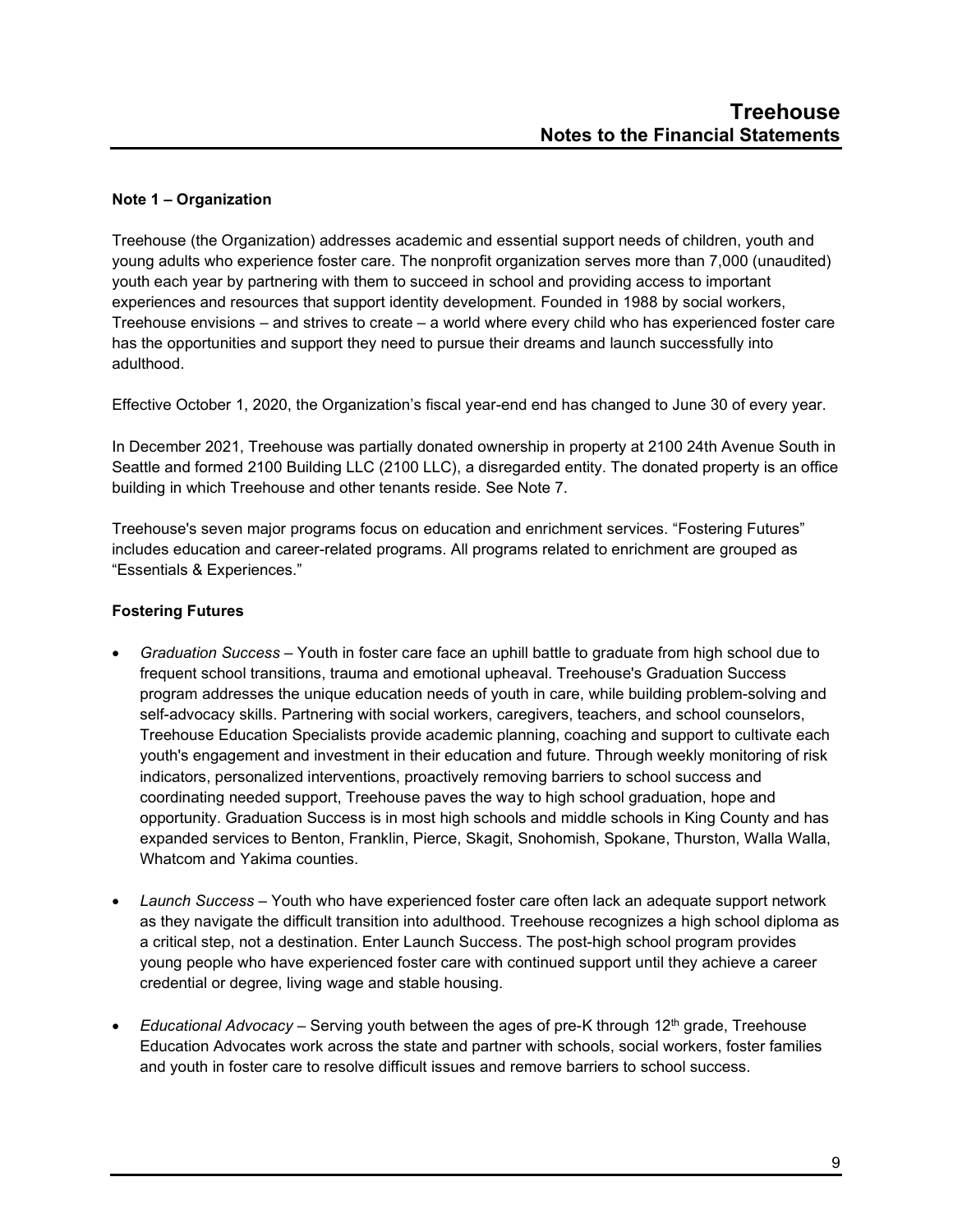# **Note 1 – Organization (continued)**

#### **Essentials & Experiences**

- *Treehouse Store* The Treehouse Store ensures that youth in foster care have access to the items they need to feel confident and ready to learn at school. The store accepts donations of new and likenew clothing, toys, books, school supplies and household goods, and distributes them at no charge. When necessary to meet demand, Treehouse may purchase items for distribution.
- *Just-in-Time Funding* Treehouse's Just-in-Time Funding program pays for the important experiences that every child deserves. Treehouse provides access to extracurricular activities such as sports, clubs, music and dance, as well as school activities where youth gain confidence, have fun and improve academic performance. Just-in-Time Funding also pays for fun and enriching summer experiences for youth, including overnight camps, day camps, leadership opportunities, summer school and other summer programs that give youth in foster care an opportunity to make new friends and just be kids.
- *Holiday Magic* Holiday Magic is a joint holiday gift program for children in foster care between the Department of Children, Youth and Families (DCYF) and Treehouse. DCYF contracts with Treehouse to administer the program, raise community funds and provide more than 4,000 youth across the state a meaningful holiday gift.
- *Driver's Assistance* Treehouse removes many transportation-related financial burdens for youth in foster care, including the cost of auto insurance and driver's education. Driver's Assistance supports reliable transportation during and after high school, allowing youth to focus on pursuing academic and career opportunities.

**Adoption of new accounting principle** – In May 2014, the Financial Accounting Standards Board (FASB) issued Accounting Standards Update (ASU) 2014-09, *Revenue from Contracts with Customers* (Topic 606). This standard implements a single framework for recognition of all revenue earned from customers. This framework ensures that entities appropriately reflect the consideration to which they expect to be entitled in exchange for goods and services by allocating the transaction price to identified performance obligations and recognizing revenue as performance obligations are satisfied. The guidance is effective for the Organization for the period October 1, 2020 to June 30, 2021. The adoption did not result in a change to how the Organization accounts for revenue.

**New accounting pronouncement** – In February 2016, the FASB issued ASU 2016-02, *Leases* (Topic 842), which requires lessees to recognize operating and financing lease liabilities and corresponding right-of-use assets on the balance sheet. The guidance is effective for the Organization during the fiscal year ending June 30, 2023. The Organization is currently evaluating the impact that this guidance will have on its financial statements.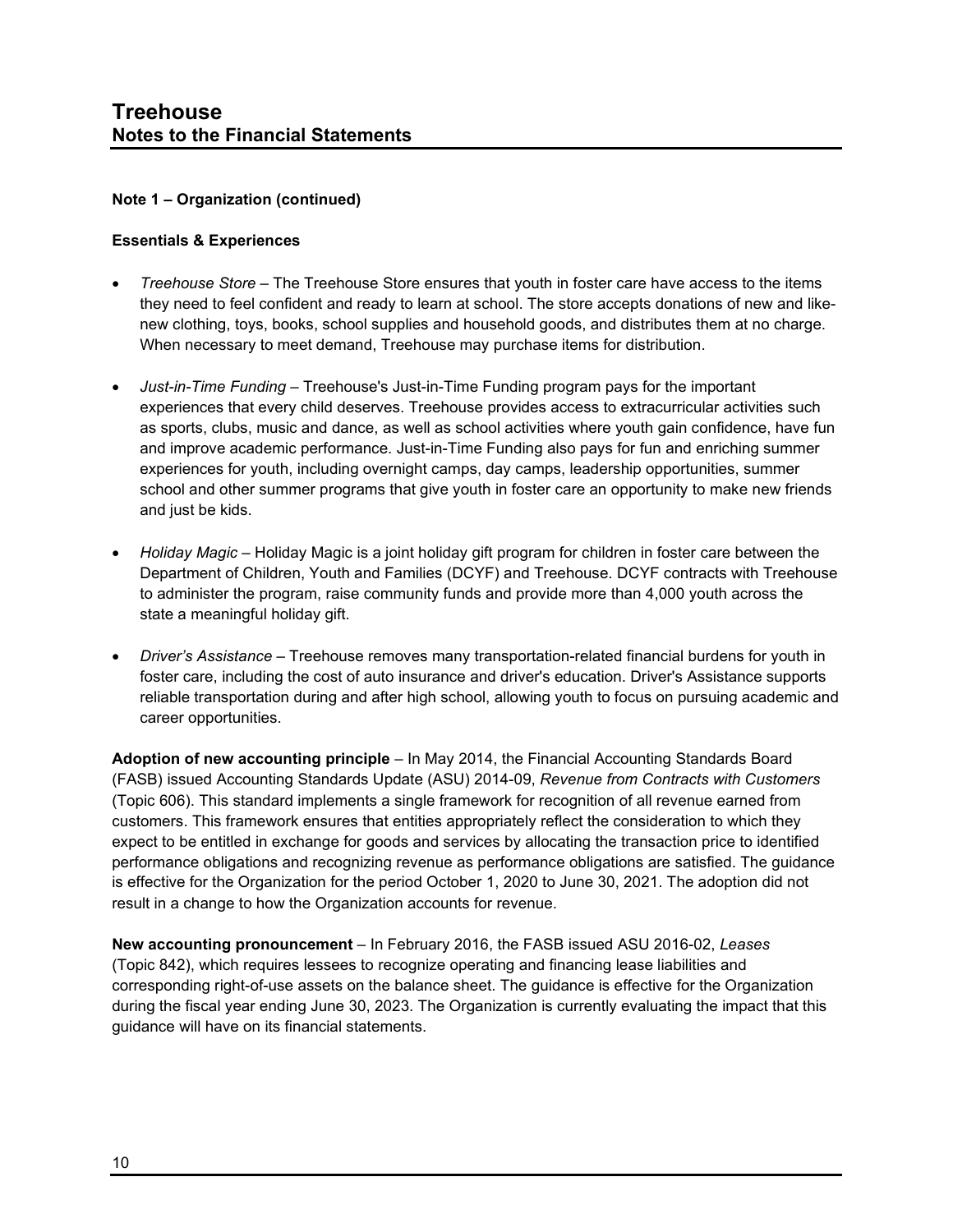# **Note 1 – Organization (continued)**

In September 2020, the FASB issued ASU 2020-07, *Not-For-Profit Entities* (Topic 958), *Presentation and Disclosures by Not-For-Profit Entities for Contributed Nonfinancial Assets.* This standard intends to increase the transparency of contributed nonfinancial assets for not-for-profit entities through enhancements to presentation and disclosure. This guidance requires presentation of contributed nonfinancial assets as a separate line item in the statement of activities and more detailed quantitative and qualitative disclosure of the valuation of the amount recognized and monetization or utilization of these assets during the reporting period. Topic 958 is effective for the Organization for the fiscal year ending June 30, 2022. The Organization is currently evaluating the impact that this guidance will have on its financial statements.

# **Note 2 – Summary of Significant Accounting Policies**

**Financial statement presentation** – Treehouse reports information regarding its financial position and activities according to two classes of net assets: with donor restrictions and without donor restrictions. Contributions that are received are recorded as with donor restrictions or without donor restrictions, depending on the existence and/or nature of any donor restrictions. Donor restricted contributions are reclassified to net assets without donor restrictions when the restrictions are met. Support that is restricted by the donor is reported as an increase in net assets without donor restrictions if the restriction is met in the year in which the support is initially recognized.

**Reclassifications** – Certain prior year amounts have been reclassified to be in accordance with current year presentation. These reclassifications had no impact on change in net assets for either period.

**Use of estimates** – The preparation of financial statements in accordance with accounting principles generally accepted in the United States requires management to make estimates and assumptions that affect certain reported amounts and disclosures. Actual results could differ from the estimated amounts.

**Cash and cash equivalents** – Cash and cash equivalents include cash, money market funds, and shortterm securities with an original maturity of three months or less. Money market balances held in investment accounts are included with investments on the statement of financial position. Treehouse has cash and cash equivalent balances in excess of federally insured limits.

**Fair value measurements** – Fair value is a market-based measurement determined based on assumptions that market participants would use in pricing an asset or liability. There are three levels that prioritize the inputs used in measuring fair value as follows:

**Level 1** – Observable market inputs such as quoted prices (unadjusted) in active markets for identical assets or liabilities:

**Level 2** – Observable market inputs, other than quoted prices in active markets, that are observable either directly or indirectly; and

**Level 3** – Unobservable inputs where there is little or no market data, which require the reporting entity to develop its own assumptions.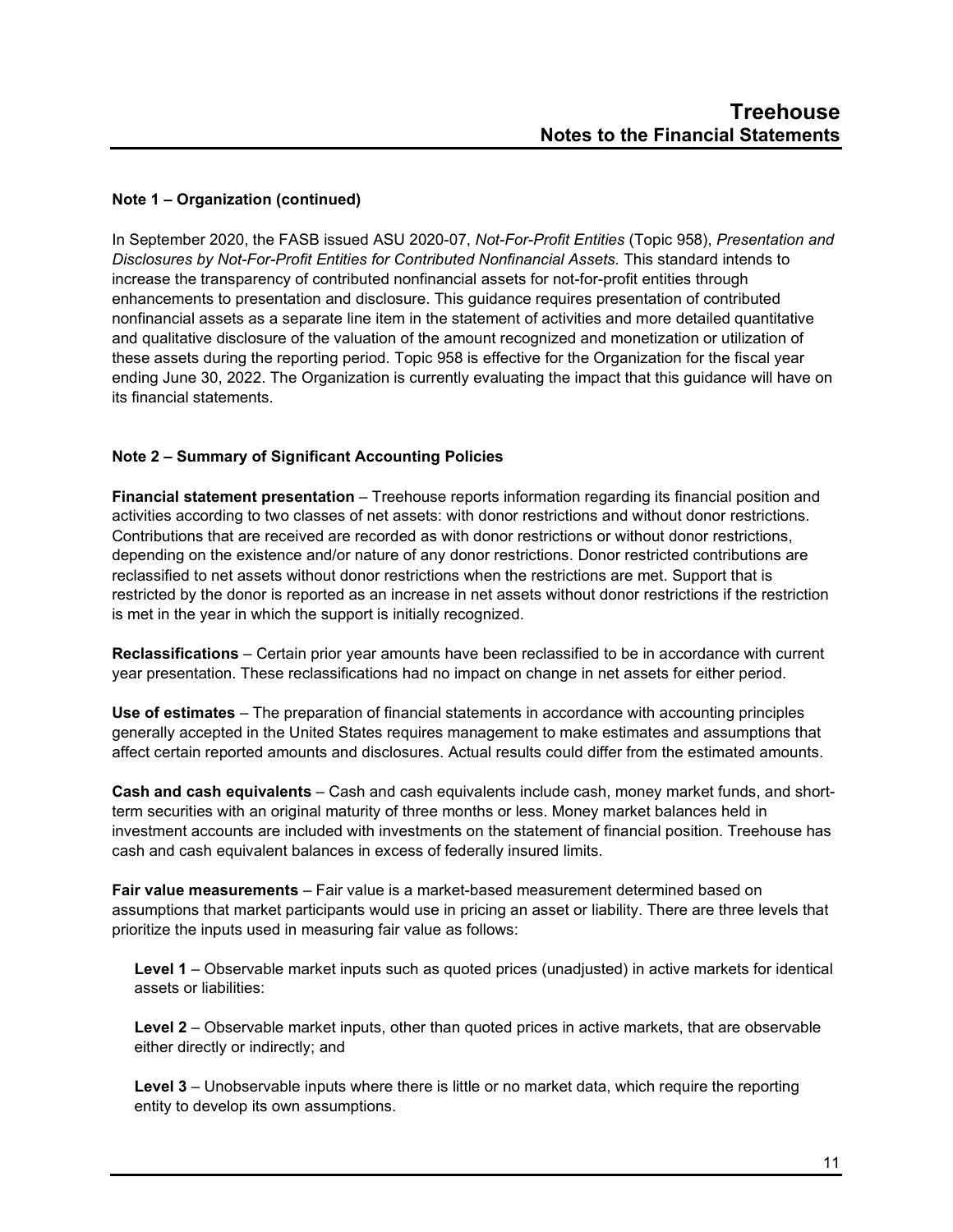#### **Revenue recognition**

*Contributions and grants* – The Organization recognizes contributions when cash, securities or other assets, an unconditional promise to give (pledge), or a notification of a beneficial interest is received. Conditional promises to give, that is, those with a measurable performance or other barrier, and a right of return, are not recognized until the conditions on which they depend have been substantially met in accordance with ASU 2018-08, *Clarifying the Scope and the Accounting Guidance for Contributions Received and Contributions Made (*ASU 2018-08). Unconditional promises to give are recognized at fair value in the period the pledge is received. In arriving at fair value, management has discounted these contributions using an estimated present value discount rate and has established an allowance for doubtful accounts.

Government and operating grants are treated as conditional contributions and revenue is recognized when a contribution becomes unconditional in accordance with ASU 2018-08. Typically, contract and grant agreements contain a right of return or right of release from obligation provision and the Organization has limited discretion over how funds transferred should be spent. As such, the Organization recognizes revenue for these conditional contributions when the related barrier(s) has been overcome which is to the extent that expenses have been incurred for the purposes specified by the grantors. Grants are stated at the amount the Organization expects to collect from outstanding balances.

The Organization uses the allowance method to determine uncollectible receivables based on historical experience, the aging of outstanding accounts, and management's judgment regarding collectability. Uncollectible amounts are written off after the Organization has exhausted its standard collection efforts. One donor represented 11% and 15% of total contribution and grant revenue for the period ended October 1, 2020 to June 30, 2021, and the year ended September 30, 2020, respectively. Of the total contribution and grant revenue, \$147,367 and \$150,555, were from related parties for the period October 1, 2020 to June 30, 2021, and year ended September 30, 2020, respectively. Four donors made up 64% of pledges receivable, and four donors made up 66% of pledges receivable as of June 30, 2021, and September 30, 2020, respectively.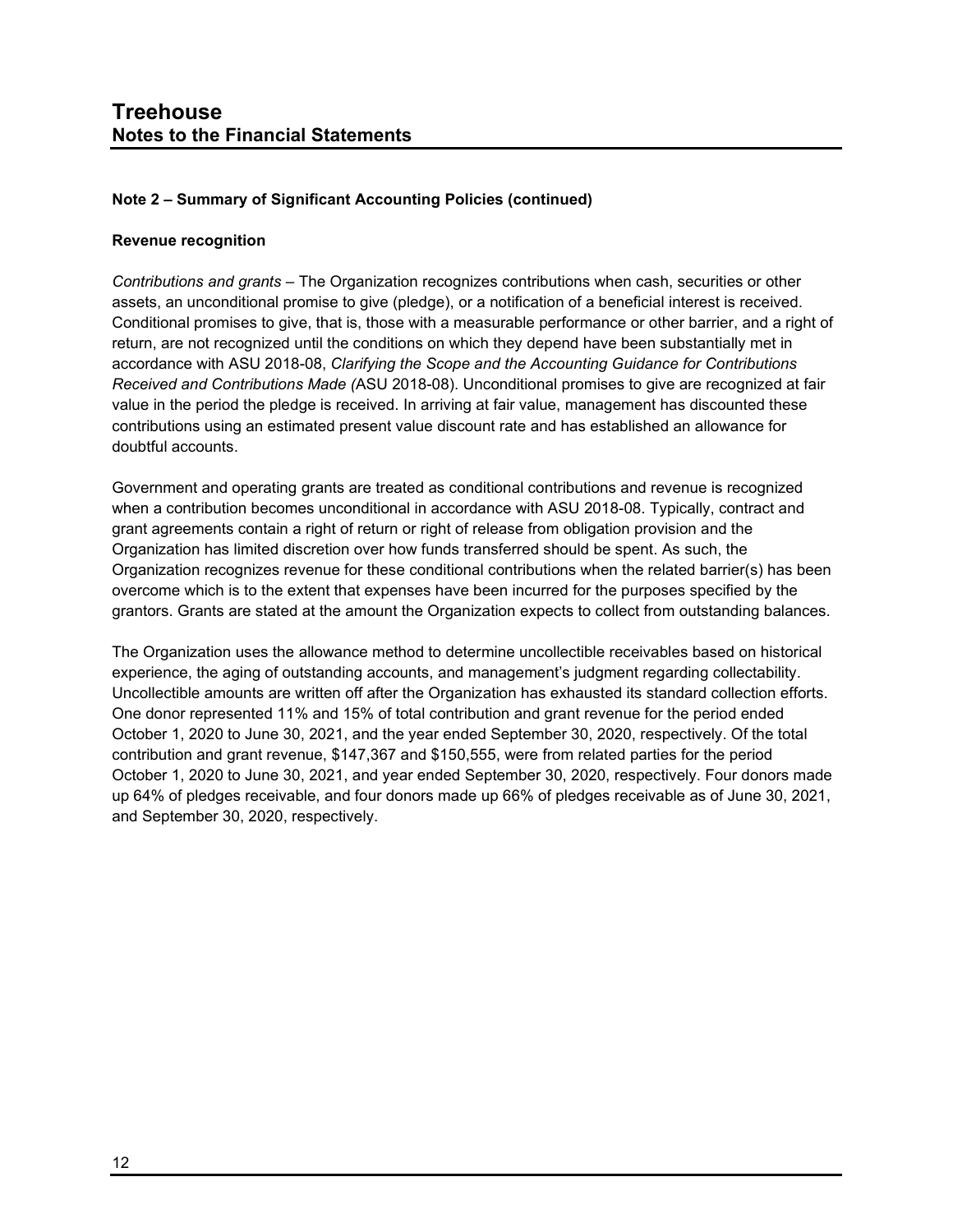*In-kind contributions* – In-kind contributions of goods and services are recorded at their estimated fair values at the date of donation and are recognized upon donation or when an unconditional promise is made. Conditional promises to give are not recorded as revenue until such donor conditions are met. Donated services are recognized if they (a) create or enhance non-financial assets, or (b) require specialized technical skills, are provided by individuals possessing those skills, and would typically need to be purchased if not donated. In-kind contributions recognized consist of the following for the period October 1, 2020, to June 30, 2021, and the year ended September 30, 2020:

|                                       | Period Ended<br>June 30,<br>2021 | <b>Year Ended</b><br>September 30,<br>2020 |
|---------------------------------------|----------------------------------|--------------------------------------------|
| Donated new and quality used clothing | \$<br>389,934                    | \$<br>880,125                              |
| Office rent                           | 404,229                          |                                            |
| Summer camp discounts                 |                                  | 11,420                                     |
| Little Wishes discounts               | 10,009                           | 19,990                                     |
| Professional services and other       | 41,194                           | 92,433                                     |
| <b>Stock</b>                          | 4,886                            |                                            |
| <b>Building</b>                       | 2,023                            |                                            |
| Gift cards                            |                                  | 6,165                                      |
|                                       | \$<br>852,275                    | \$<br>1,010,133                            |

*Contract revenue* – Revenue under contracts administered by local governments is recorded when services are performed. Contracts receivable represent contracts awarded or earned, but not yet received. Substantially all contract receivables are from the state of Washington as of June 30, 2021, and September 30, 2020.

**Investments** – Investments in equity and fixed income securities are stated at fair value using Level 1 inputs (quoted prices on national exchanges). Money market funds are stated at cost plus accrued interest. Realized and unrealized gains and losses are included in the statements of activities. As of June 30, 2021, and September 30, 2020, investments are as follows:

|                              | June 30,<br>2021 | September 30,<br>2020 |
|------------------------------|------------------|-----------------------|
| Equity securities            |                  |                       |
| Large cap                    | \$<br>3,468,863  | \$<br>2,765,431       |
| International                | 2,274,424        | 1,846,181             |
| Fixed income securities      |                  |                       |
| Intermediate-term bond funds | 662,086          | 31,712                |
| Short-term bond funds        | 2,566,855        | 1,737,006             |
| World bond funds             | 1,380,384        | 755,980               |
| Money market fund            | 165,044          | 64,737                |
|                              | 10,517,656       | 7,201,047             |
|                              |                  |                       |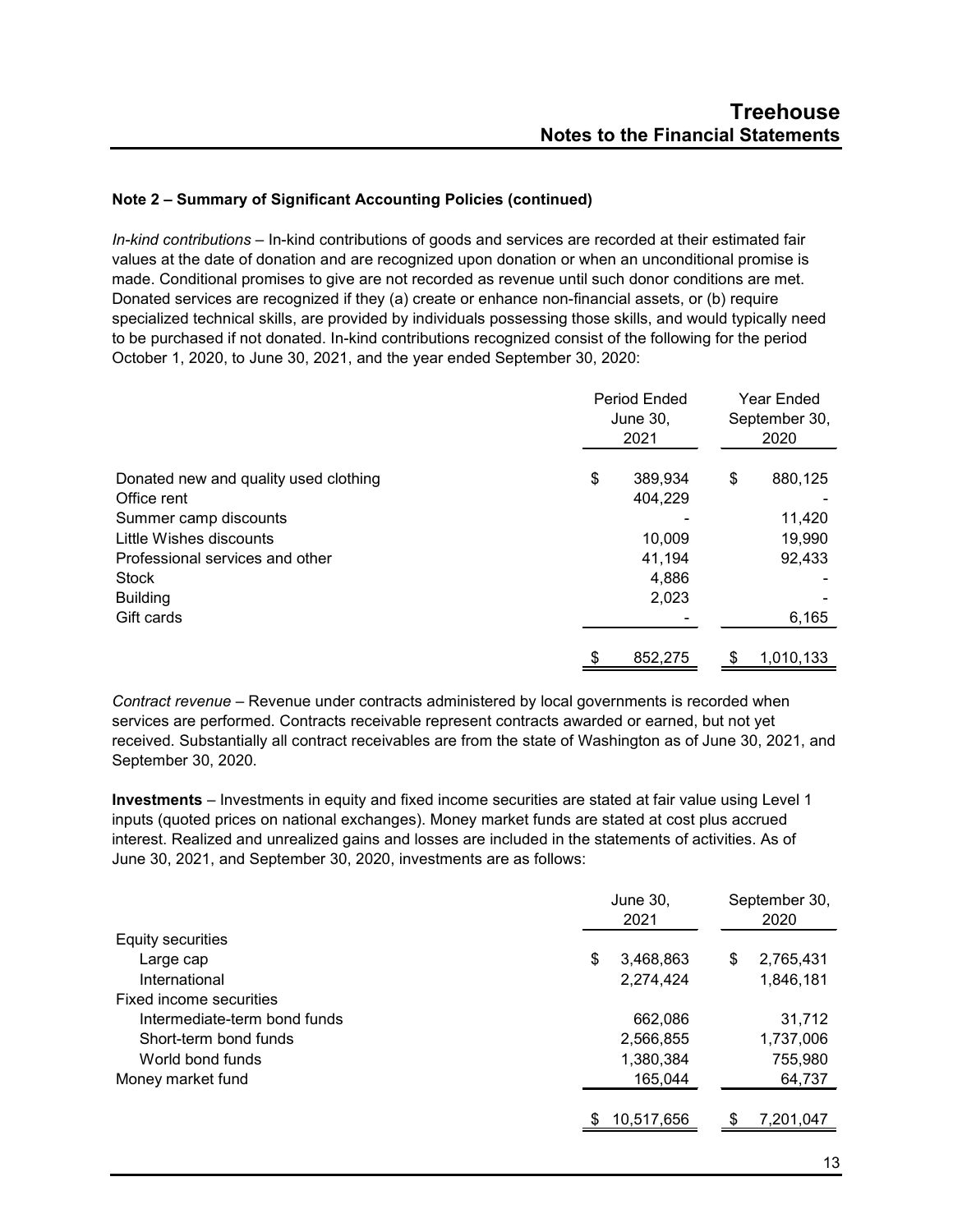Investments are presented in the statement of financial position as follows as of June 30, 2021, and September 30, 2020:

|                                                       | June 30,<br>2021            | September 30,<br>2020       |
|-------------------------------------------------------|-----------------------------|-----------------------------|
| Investments (current assets)<br>Endowment investments | 4.144.242<br>S<br>6,373,414 | 2,052,785<br>S<br>5,148,262 |
|                                                       | 10,517,656                  | 7,201,047                   |

Investment income comprises the following for the period October 1, 2020, to June 30, 2021, and the year ended September 30, 2020:

|                                                                  | Period<br>Ended June 30,<br>2021 | Year Ended<br>September 30,<br>2020 |
|------------------------------------------------------------------|----------------------------------|-------------------------------------|
| Interest and dividends<br>Realized and unrealized gains (losses) | 110.252<br>S<br>1,263,726        | 210,919<br>S<br>477,859             |
|                                                                  | 1,373,978                        | 688,778                             |

**Inventories** – Inventories include new and quality used clothing and other items for children. Purchased new inventory is valued at cost. Donated new inventory and quality used clothing is valued at net realizable value.

**Unemployment trust and other deposits** – Treehouse participates in a program to reduce its unemployment insurance costs. Accordingly, Treehouse has made deposits with the organization that sponsors this program (and Treehouse does not pay unemployment insurance to the state of Washington). These deposits are used to reimburse the state of Washington for unemployment benefits paid to employees who have terminated their employment with Treehouse. Treehouse's unemployment trust deposits are expected to cover claims for unemployment benefits that management expects to occur. If any claims are in excess of the unemployment trust deposits, Treehouse will fund such claims when incurred.

The Organization also maintains a deposit trust account for the rents received from tenants as part of the property management agreement further discussed in Note 7.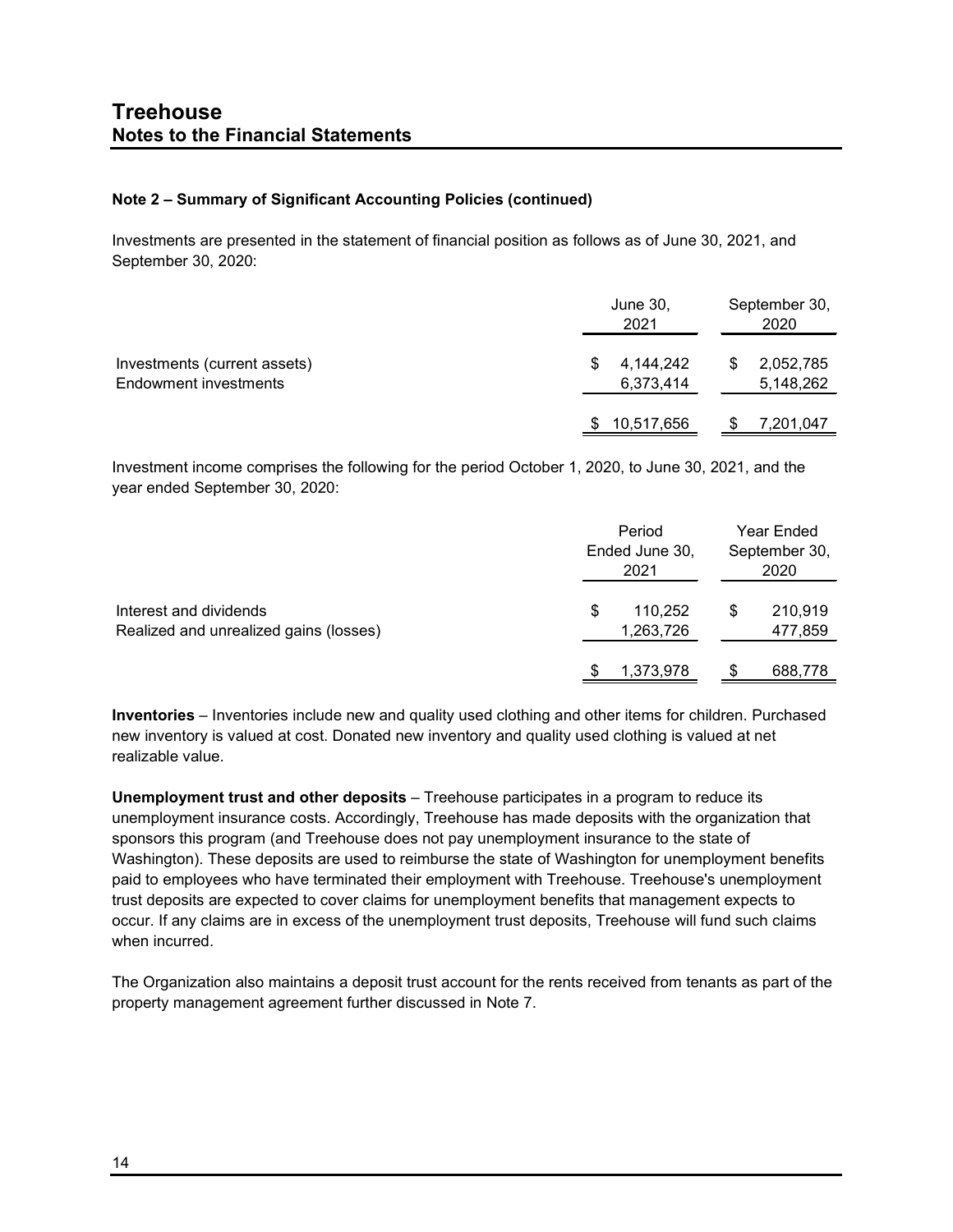**Furniture and equipment** – Furniture and equipment are recorded at cost if purchased, or at estimated fair value at the date of receipt if donated. All purchases under \$1,000 are expensed when acquired. Depreciation is computed using the straight-line method over the estimated useful lives of the assets, which are generally three to seven years. Amortization expense for leasehold improvements is computed over the shorter of the useful life or the lease term using the straight-line method. Furniture and equipment consist of the following as of June 30, 2021, and September 30, 2020:

|                                                                                                              | June 30,<br>2021                                            | September 30,<br>2020                                       |  |  |
|--------------------------------------------------------------------------------------------------------------|-------------------------------------------------------------|-------------------------------------------------------------|--|--|
| Computer equipment<br>Office furniture and fixtures<br>Leasehold improvements<br>Vehicles<br>Work in process | \$<br>1,223,876<br>417,847<br>1,144,665<br>61.030<br>20,025 | \$<br>1,174,658<br>417.847<br>1,144,665<br>61,030<br>17,936 |  |  |
| Accumulated depreciation                                                                                     | 2,867,443<br>(1,639,681)                                    | 2,816,136<br>(1,388,704)                                    |  |  |
| Property and equipment, net                                                                                  | 1.227.762<br>S                                              | 1.427.432<br>\$                                             |  |  |

**Functional allocation of expenses** – The costs of providing the various programs and other activities are summarized on a functional basis in the statement of activities. Accordingly, certain costs are allocated among the programs and supporting services benefited. The financial statements report certain categories of expenses that are attributable to more than one program or supporting function. Therefore, these expenses require allocation on a reasonable basis that is consistently applied. The expenses that are allocated include rent, which is allocated on a square-footage basis. Salaries, payroll taxes and benefits are allocated on the basis of estimates of time and effort, and indirect overhead operating expenses are allocated on full-time equivalent (FTE).

**Income taxes** – The Internal Revenue Service has recognized Treehouse as exempt from federal income taxes under provisions of Section 501(c)(3) of the Internal Revenue Code (IRC) except to the extent of unrelated business taxable income as defined under IRC Sections 511 through 515. Any unrelated business income generated is not significant; therefore, no provision for income taxes has been recorded. Treehouse follows the FASB Accounting Standards Codification (ASC) 740-10, *Income Taxes*, relating to accounting for uncertain tax positions. ASC 740-10 prescribes a recognition threshold and measurement process for accounting for uncertain tax positions and also provides guidance on various related matters such as derecognition, interest, penalties and disclosures required. Management does not believe Treehouse has an uncertain tax position as of and for the fiscal period from October 1, 2020, to June 30, 2021, or the fiscal year ended September 30, 2020.

**Subsequent events** – Treehouse has evaluated subsequent events through the date these financial statements were available to be issued, which was May 16, 2022.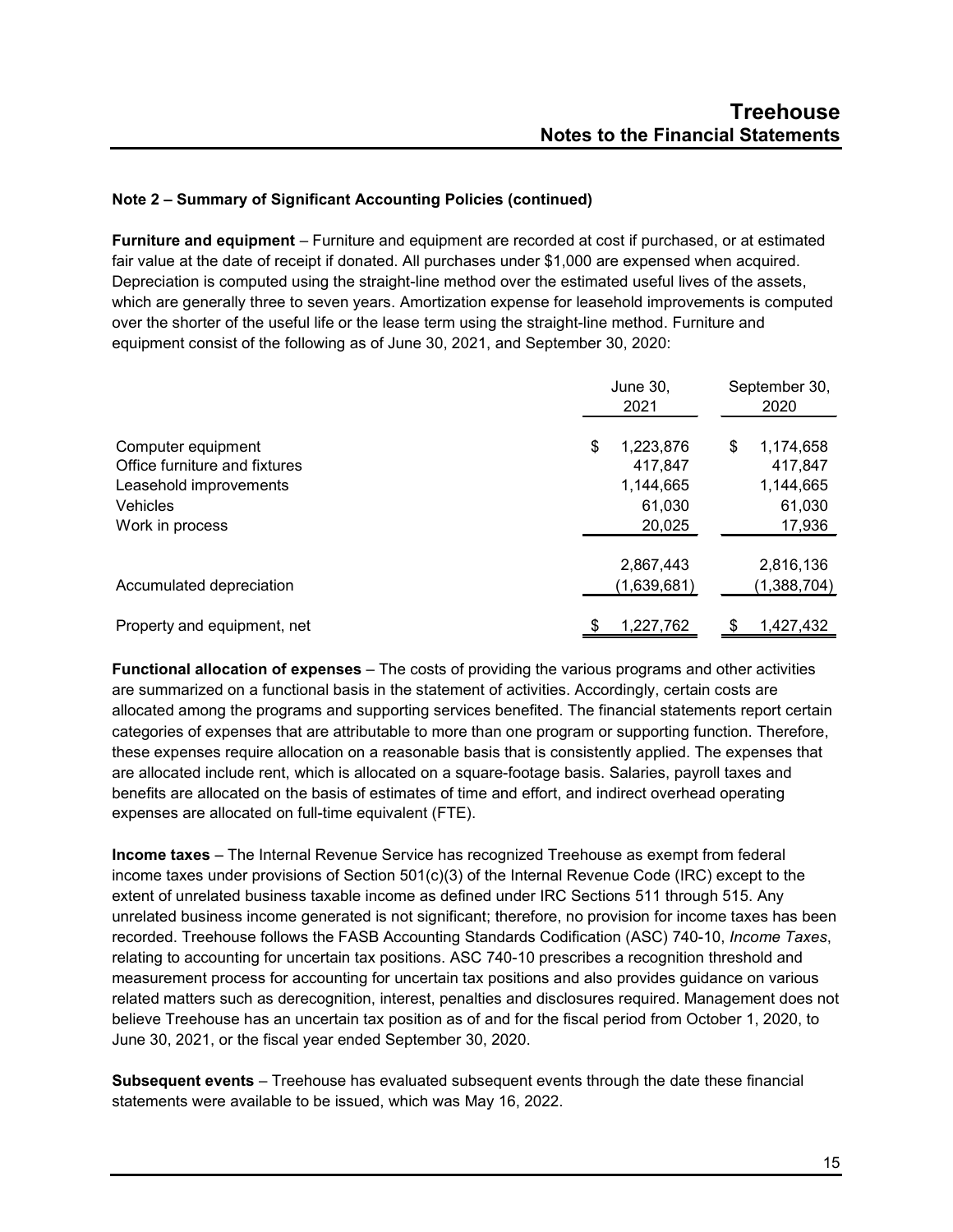#### **Note 3 – Liquidity and Availability of Financial Assets**

Treehouse's policy is to maintain cash and operating reserves (collectively the Reserves) representing a minimum of four to six months operating expenses including the following:

- Cash and short-term investments representing a minimum of two months of normal operating expenses, which were budgeted at \$1.3 million per month for fiscal year 2021.
- Remaining reserves may include certificate of deposits or fixed income investments held in the Working Capital Reserve Fund and the Board Designated Reserve Fund.
- Operating expenses are defined as the 12 months forward looking average cash basis expenses.

As part of its liquidity management, Treehouse invests cash in excess of daily requirements in various short-term investments including certificates of deposit and short-term treasury instruments. In addition, Treehouse maintained a \$500,000 line of credit during the period from October 1, 2020, to June 30, 2021.

The following reflects Treehouse's availability of financial assets as of the statement of financial position date. Financial assets are reduced by the amounts not available for general use within one year of the statement of financial position date because of contractual or donor-imposed restrictions or internal designations. Internal designations can be changed based on board approval.

Treehouse's financial assets available within one year of the statement of financial position date for general expenditures were as follows:

|                                                                 | <b>Fiscal Period</b><br>Ended June 30,<br>2021 |
|-----------------------------------------------------------------|------------------------------------------------|
| Financial assets, at year-end                                   |                                                |
| Cash and cash equivalents                                       | \$<br>5,552,763                                |
| Investments                                                     | 10,517,656                                     |
| Contracts receivable                                            | 1,141,268                                      |
| Promises to give                                                | 1,343,470                                      |
|                                                                 |                                                |
|                                                                 | 18,555,157                                     |
| Less those unavailable for general expenditures within one year |                                                |
| Due to donor purpose restrictions                               | 70,001                                         |
| Due to donor time restrictions                                  | 1,426,101                                      |
| Due to endowment purpose restriction                            | 5,461,431                                      |
|                                                                 |                                                |
|                                                                 | 6,957,533                                      |
| Financial assets available to meet cash needs for general       |                                                |
| expenditures within one year                                    | 11,597,624                                     |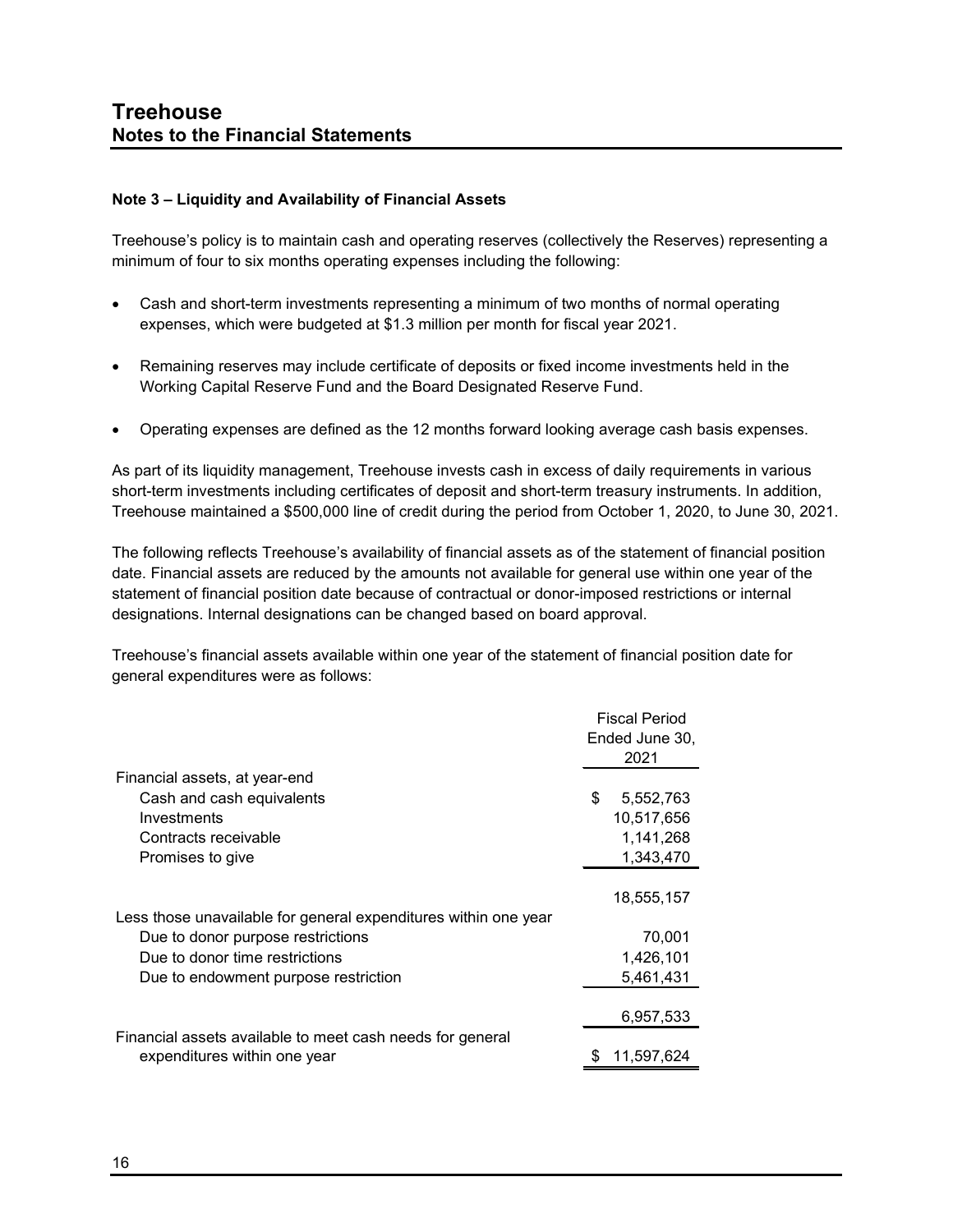# **Note 4 – Pledges Receivable**

Pledges receivable as of June 30, 2021, and September 30, 2020, are as follows:

|                                                                     | June 30,<br>2021          | September 30,<br>2020    |
|---------------------------------------------------------------------|---------------------------|--------------------------|
| Receivable in less than one year<br>Receivable in one to five years | 35,000<br>\$<br>1,391,101 | 707,500<br>\$<br>937,608 |
| Less allowance for uncollectible pledges                            | 1,426,101<br>(5,000)      | 1,645,108<br>(5,000)     |
| Less discounts to present value (2%)                                | 1,421,101<br>(77, 631)    | 1,640,108<br>(2,949)     |
| Pledges receivable, net                                             | 1,343,470                 | 1,637,159                |

These assets are presented in the financial statements as follows as of June 30, 2021, and September 30, 2020:

|                                                                      | June 30,<br>2021    | September 30,<br>2020    |  |  |
|----------------------------------------------------------------------|---------------------|--------------------------|--|--|
| Current pledges receivable, net<br>Long-term pledges receivable, net | 35,000<br>1,308,470 | \$<br>707,500<br>929,659 |  |  |
| Pledges receivable, net                                              | 1,343,470           | 1,637,159                |  |  |

#### **Note 5 – Restricted Net Assets**

Certain net assets with donor restrictions consist of contributions restricted for particular purposes or time periods, and are composed of the following as of June 30, 2021, and September 30, 2020:

|                                                                                                                         | June 30,<br>2021 |                     | September 30,<br>2020 |                     |
|-------------------------------------------------------------------------------------------------------------------------|------------------|---------------------|-----------------------|---------------------|
| Contribution receivable for rent (restricted for time)<br>Contributions with payments due in future periods (restricted | S                | 582.099             | \$                    | 463,816             |
| for time)<br>Contributions restricted for purpose                                                                       |                  | 1,426,101<br>70.001 |                       | 1,645,108<br>70,001 |
|                                                                                                                         |                  | 2,078,201           |                       | 2,178,925           |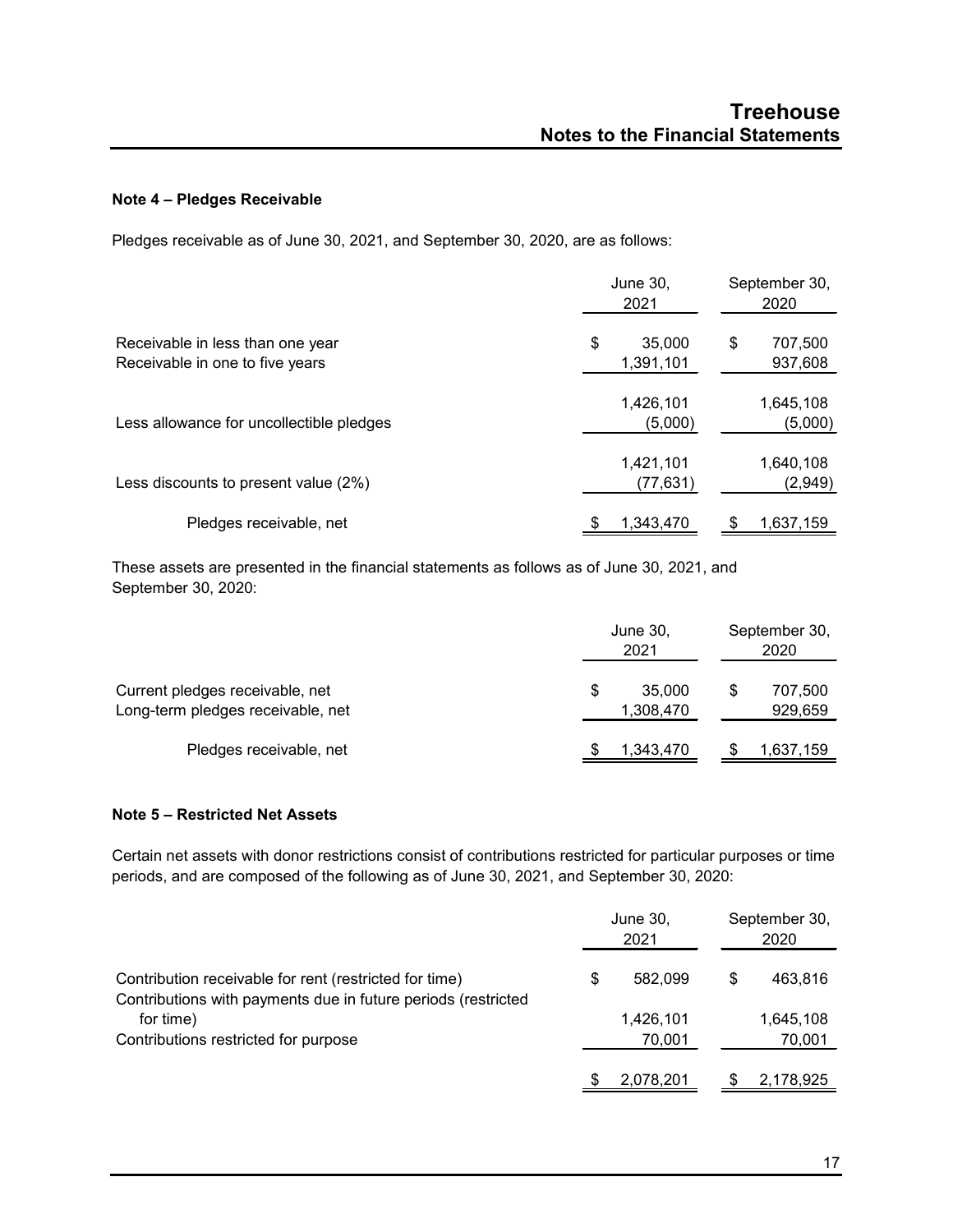#### **Note 5 – Restricted Net Assets (continued)**

In addition to net assets restricted for time or purpose, the remaining net assets with donor restrictions to be held in the endowment consisted of the following as of June 30, 2021, and September 30, 2020:

|                                  |   | June 30,<br>2021 |   | September 30,<br>2020 |  |
|----------------------------------|---|------------------|---|-----------------------|--|
| Treehouse Endowment Fund         | S | 680,231          | S | 578,439               |  |
| <b>Education Endowment Fund</b>  |   | 792.967          |   | 628,978               |  |
| <b>Operations Endowment Fund</b> |   | 3,988,233        |   | 3,163,553             |  |
|                                  |   | 5,461,431        |   | 4,370,970             |  |

#### **Note 6 – Endowment Funds**

The Education Endowment and Operations Endowment Funds, were formed by two principal donors to provide a recurring base of funds to achieve the goals as requested by the donors. The donors allow an amount up to 5% of the fund balance to be released from restrictions annually on December 31 without regard to the investment performance. The amount released is available to Treehouse for expenditure to fund educational programs and operational needs. Each year, the amounts released are shown as being transferred to net assets without donor restrictions. The donors require Treehouse to invest the endowment funds in equity securities and, as such, all other investment earnings or losses related to these endowments in excess of the amounts released are retained and presented in the financial statements as a component of net assets with donor restrictions.

The Treehouse Endowment Fund, composed of a restricted endowment corpus and board designated gains and additions, has been established to support the educational goals of youth who have experienced foster care. Gains or additions in excess of the corpus are designated as without donor restriction, and, at the direction of the Board, such funds may be withdrawn should such action be determined to be necessary or appropriate. There is no designated spending policy for this fund, but the Board of Directors may approve distributions from this fund.

The Janis Avery Futures Fund is a board-designated fund dedicated to supporting Treehouse at the sole discretion of the Board of Directors in order to sustain operations and innovative spirit over the long-term. There is no spending policy for this fund, but the Board of Directors may approve distributions to Treehouse operations from this fund at its sole discretion.

As required by accounting principles generally accepted in the United States, net assets associated with endowment funds, including quasi-endowments, are classified and reported based on the existence or absence of donor-imposed restrictions.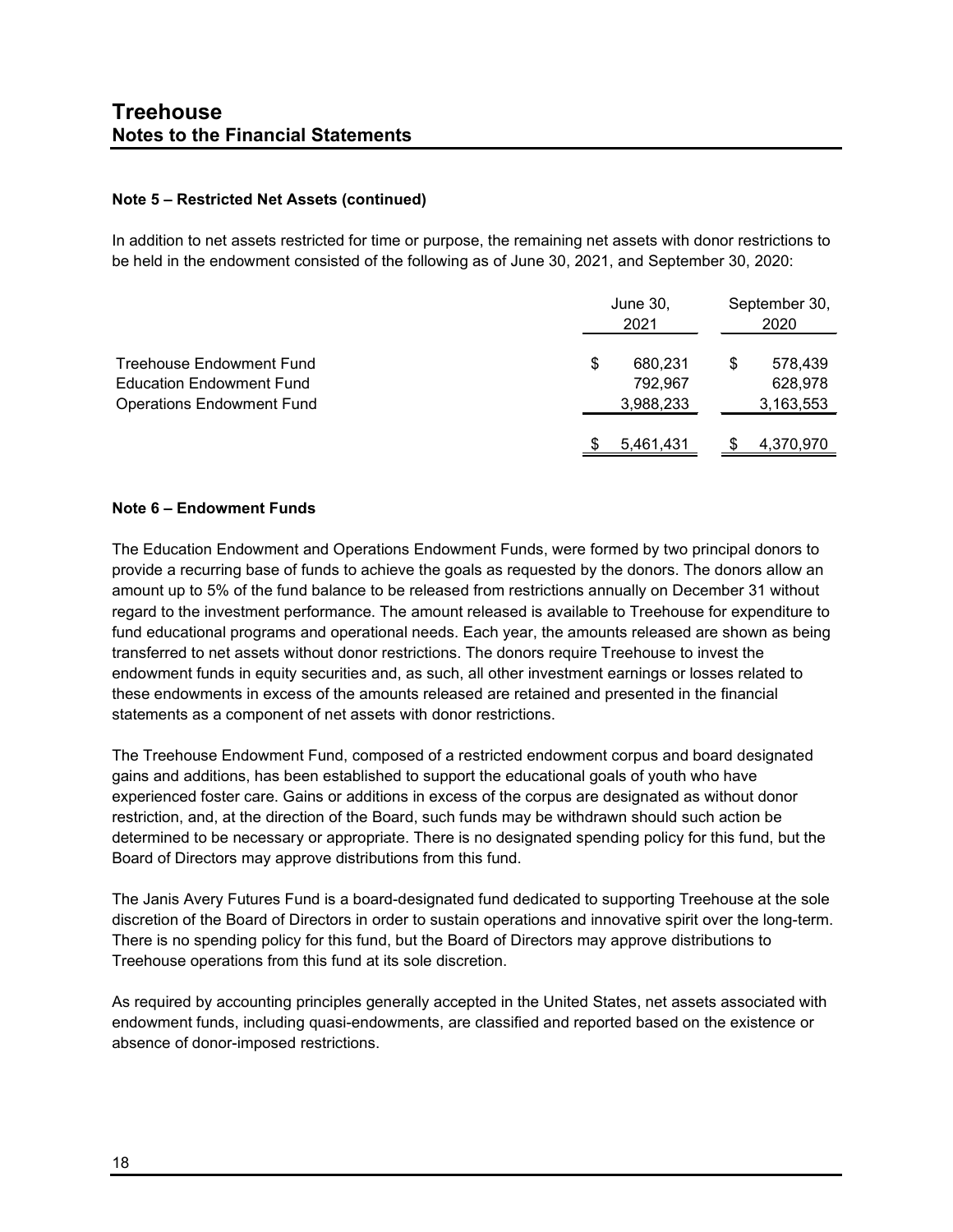# **Note 6 – Endowment Funds (continued)**

**Interpretation of relevant law** – The Board of Directors has interpreted the state of Washington Uniform Prudent Management of Institutional Funds Act (UPMIFA) as requiring the preservation of the fair value of the original gift as of the gift date of the donor-restricted endowment funds (other than the Operations and Educational Endowment Funds). As a result of this interpretation, Treehouse classifies as net assets with donor restrictions (other than the Operations and Educational Endowment Funds) (a) the original value of gifts donated to the donor restricted endowment, plus (b) the original value of subsequent gifts to the donor restricted endowment. The remaining portion of donor-restricted endowment funds, representing the earnings from the Fund, that is not classified in donor restricted net assets is classified as net assets with donor restrictions until those amounts are appropriated for expenditure by Treehouse in a manner consistent with the standard of prudence prescribed by UPMIFA. Funds designated by the Board of Directors, to be treated as the Fund's quasi-endowment funds, are classified as board-designated net assets. In accordance with UPMIFA, Treehouse considers the following factors in making a determination to appropriate or accumulate donor-restricted funds:

- The duration and preservation of the fund
- The purposes of Treehouse and the donor-restricted endowment fund
- General economic conditions
- The possible effect of inflation or deflation
- The expected total return from income and the appreciation of investments
- Other resources of Treehouse
- The investment policies of Treehouse

Endowment net assets consist of the following as of June 30, 2021, and September 30, 2020:

|                                                                           | June 30, 2021        |                     |                     |                     |     |                      |
|---------------------------------------------------------------------------|----------------------|---------------------|---------------------|---------------------|-----|----------------------|
|                                                                           | <b>Without Donor</b> |                     |                     | <b>With Donor</b>   |     |                      |
|                                                                           |                      | <b>Restrictions</b> | <b>Restrictions</b> |                     |     | Total                |
| Donor-restricted endowment funds<br>Board-designated quasi-endowment fund | \$                   | 911,983             | \$                  | 5,461,431           | \$  | 5,461,431<br>911,983 |
|                                                                           |                      | 911,983             | -SS                 | 5,461,431           | -95 | 6,373,414            |
|                                                                           |                      |                     |                     | September 30, 2020  |     |                      |
|                                                                           | <b>Without Donor</b> |                     |                     | <b>With Donor</b>   |     |                      |
|                                                                           |                      | <b>Restrictions</b> |                     | <b>Restrictions</b> |     | Total                |
| Donor-restricted endowment funds<br>Board-designated quasi-endowment fund | \$                   | 777,292             | \$                  | 4,370,970           | \$  | 4,370,970<br>777,292 |
|                                                                           |                      | 777,292             |                     | 4,370,970           |     | 5,148,262            |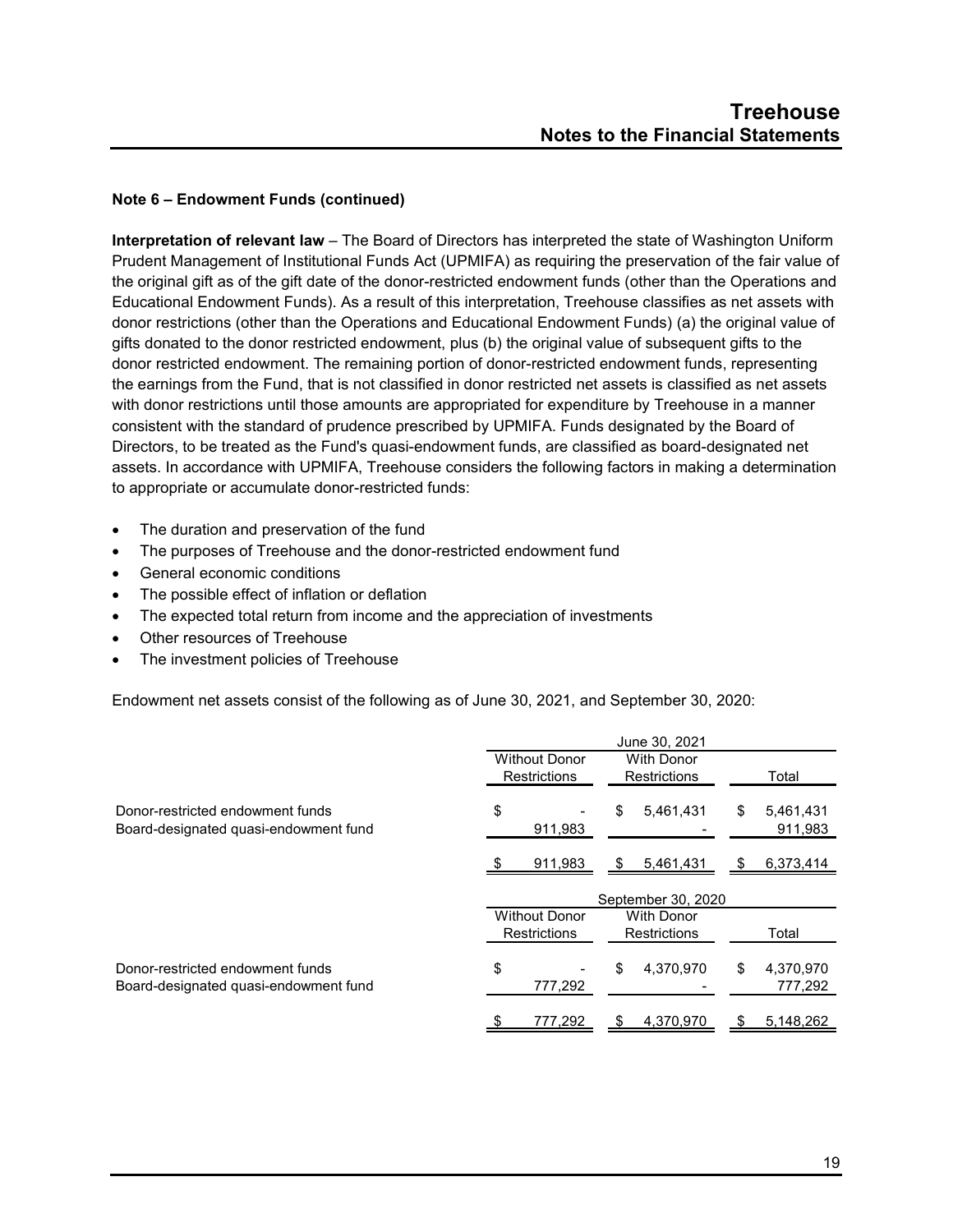# **Note 6 – Endowment Funds (continued)**

Changes in endowment net assets are as follows for the period October 1, 2020 to June 30, 2021, and the year ended September 30, 2020:

|                                         | June 30, 2021        |                      |                |                    |    |            |  |
|-----------------------------------------|----------------------|----------------------|----------------|--------------------|----|------------|--|
|                                         | <b>Without Donor</b> |                      |                | <b>With Donor</b>  |    |            |  |
|                                         |                      | Restrictions         |                | Restrictions       |    | Total      |  |
| Donor-restricted endowment funds        | \$                   |                      | \$             | 5,461,431          | \$ | 5,461,431  |  |
| Board-designated quasi-endowment fund   |                      | 911,983              |                |                    |    | 911,983    |  |
|                                         |                      | <u>911,983</u>       | $\mathfrak{S}$ | 5,461,431          | \$ | 6,373,414  |  |
|                                         |                      |                      |                | September 30, 2020 |    |            |  |
|                                         |                      | <b>Without Donor</b> |                | <b>With Donor</b>  |    |            |  |
|                                         |                      | <b>Restrictions</b>  |                | Restrictions       |    | Total      |  |
| Endowment net assets,                   |                      |                      |                |                    |    |            |  |
| beginning of year                       | \$                   | 635,154              | \$             | 4,159,669          | \$ | 4,794,823  |  |
| Investment return                       |                      |                      |                |                    |    |            |  |
| Net investment income                   |                      | 12,841               |                | 80,238             |    | 93,079     |  |
| Net realized and unrealized gain (loss) |                      | 55,140               |                | 284,115            |    | 339,255    |  |
| Total investment return (loss)          |                      | 67,981               |                | 364,353            |    | 432,334    |  |
| Contributions                           |                      | 74,157               |                |                    |    | 74,157     |  |
| Net assets appropriated and             |                      |                      |                |                    |    |            |  |
| released from restrictions              |                      |                      |                | (153, 052)         |    | (153, 052) |  |
| Endowment net assets,                   |                      |                      |                |                    |    |            |  |
| end of year                             | \$                   | 777.292              | S              | 4,370,970          | \$ | 5,148,262  |  |

**Return objectives and risk parameters** – Treehouse adopted an investment policy that was approved by the Board of Directors for endowment assets that attempts to provide a total return strategy, seeking to generate a combination of long-term capital appreciation and current income in a manner consistent with a long-term horizon. In accordance with the donors' stipulations, Treehouse's investment policy states that the assets in the Operations and Education Endowment Funds are to be invested in equity securities. Treehouse's investment policy states that the assets in the Treehouse Endowment and Janis Avery Futures Funds are to be invested in any mix of equity and fixed income securities. Investment performance for all funds is evaluated against market indices representing the broad asset classes as specified in the investment policy.

**Strategies employed for achieving objectives** – To satisfy its long-term rate-of-return objectives, Treehouse relies on a total return strategy in which investment returns are achieved through both capital appreciation (realized and unrealized) and current yield (interest and dividends).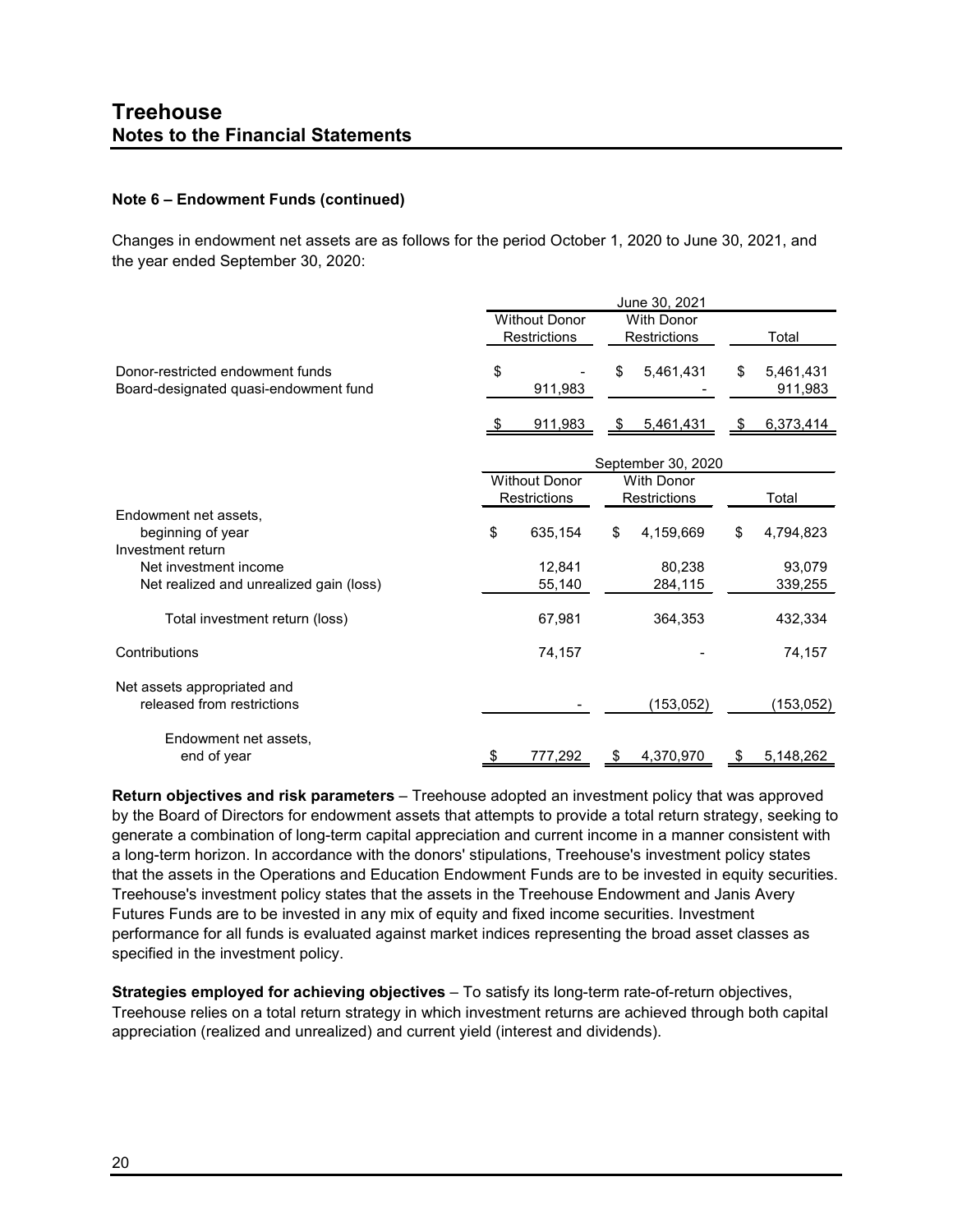# **Note 6 – Endowment Funds (continued)**

**Spending policy and how the investment objectives relate to spending policy** – Treehouse follows the donors' request of appropriating for distribution each year 5% of the fund balance of its Operations and Education Endowment Funds' value.

**Funds with deficiencies** – From time to time, the fair value of assets associated with individual donorrestricted endowment funds may fall below the level of original value of the gifts donated. There were no deficiencies of this nature as of June 30, 2021, or September 30, 2020.

#### **Note 7 – Lease**

Treehouse's office lease was renewed on January 1, 2018, for an additional 60 months, terminating on January 1, 2023. The lease agreement provided for payments below market rates. Effective October 1, 2020, the Organization's lease agreement was amended again to adjust base rent to zero, for which the Organization recorded in-kind revenue for the period October 1, 2020, to June 30, 2021. As such, there is no cash portion of future minimum lease payments due as of June 30, 2021.

The contribution receivable for rent represents the fair value of rent contributed to Treehouse in excess of the actual rent to be paid as specified in the lease. The full amount of the contributed rent to be received is \$582,099 as of June 30, 2021, which has been discounted at an average interest rate of 2%. The amounts are due in the following years ending June 30:

|      | Total         |    |        | Recognized<br>Contribution<br>Receivable |         |
|------|---------------|----|--------|------------------------------------------|---------|
| 2022 | \$<br>394,656 | \$ | 7,738  | \$                                       | 386,918 |
| 2023 | 199,085       |    | 3,904  |                                          | 195,181 |
|      | 593,741       |    | 11,642 | S                                        | 582,099 |

Rent expense for the period from October 1, 2020, to June 30, 2021, and the year ended September 30, 2020, was \$342,472 and \$450,536, respectively. The in-kind portion of rent expense was \$339,945 and \$203,329 for the period from October 1, 2020, to June 30, 2021, and the year ended September 30, 2020.

Effective October 1, 2020, the Organization became the property manager for the building in which it leases office space. The agreement will automatically renew each year unless terminated. In exchange for these management services, the Organization will receive \$6,000 per month which is based on the fair market value and square footage managed. The Organization will also be reimbursed for all direct costs related to managing the building. Any profits made from this property management agreement will be treated as unrelated business income and is captured within other revenue on the statements of activities.

Effective December 30, 2021, and February 2, 2022, 10% ownership and an additional 13.5% ownership of the building was donated to 2100 LLC by the owner. Additional ownership interests may be conveyed in the future. The fair market value of these donations is not yet readily determinable.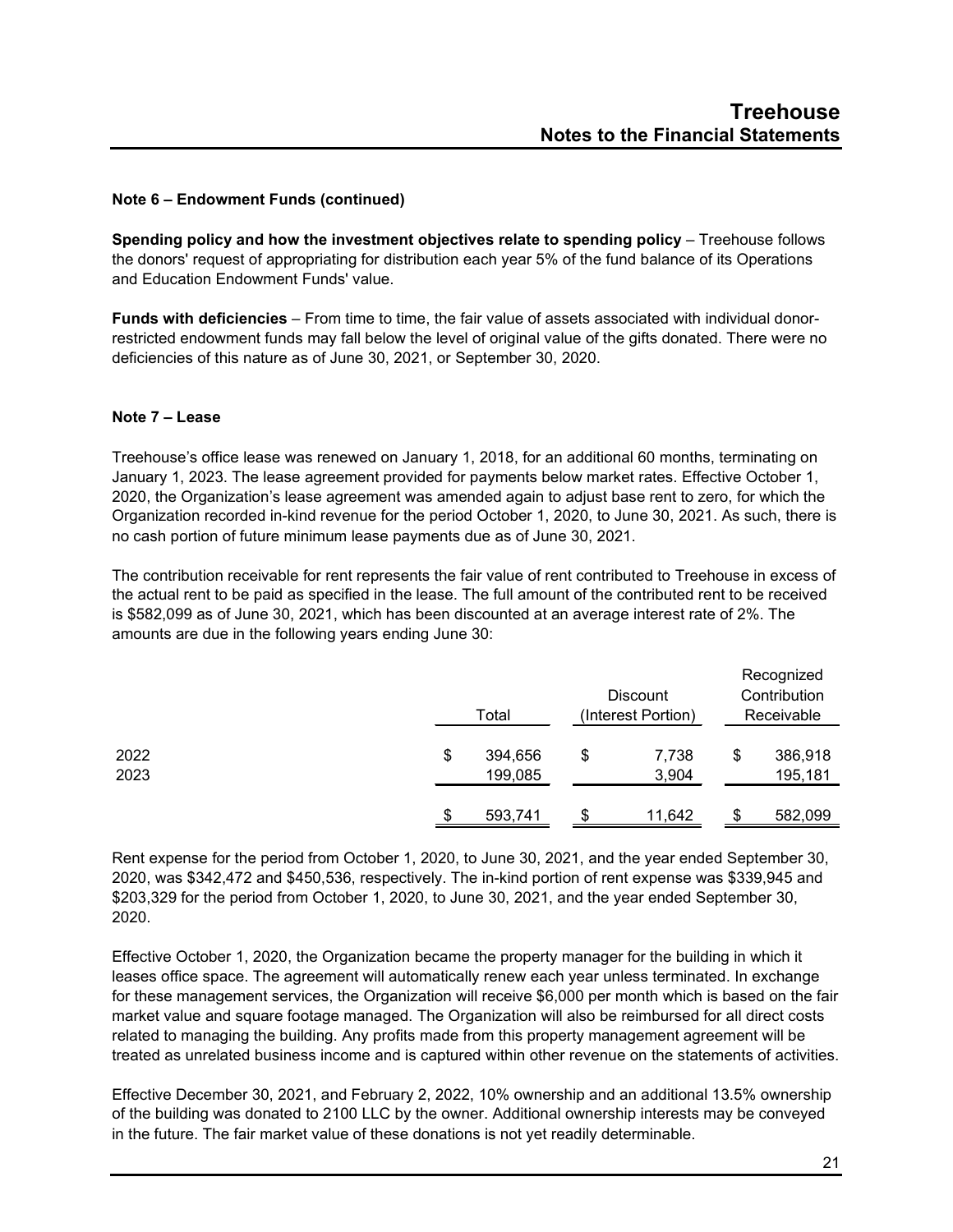#### **Note 8 – Line of Credit**

In 2018, Treehouse entered into a \$1,000,000 line of credit with a bank with a variable interest rate indexed at the greater of the Wall Street Journal Prime Rate plus 1% or 6%. Effective in June 2020, the limit was decreased to \$500,000. The line of credit expired August 2021 and was not renewed. As of June 30, 2021, and September 30, 2020, there were no borrowings under the line of credit.

# **Note 9 – Retirement Plan**

Treehouse sponsors a defined contribution 403(b) plan for employees who meet the eligibility requirements set forth in the plan. Treehouse's contributions were \$73,238 and \$203,863 for the period from October 1, 2020 to June 30, 2021, and the year ended September 30, 2020, respectively.

# **Note 10 – COVID-19 Impact and SBA Loan**

On March 11, 2020, the World Health Organization officially declared COVID-19, the disease caused by the novel coronavirus, a pandemic. Management is closely monitoring the evolution of the pandemic, including how it may affect the Organization's future performance. Management has not yet determined or quantified the potential long-term financial impact. In April 2020, the Organization was granted a loan under the Paycheck Protection Program offered by the Small Business Administration (SBA) under the Coronavirus Aid, Relief, and Economic Security Act (CARES Act), section 7(a)(36) of the Small Business Act for \$1,826,800. The loan bears interest at 1% with no payments for the first 6 months. Monthly payments of principal and interest were scheduled to begin in March 2021 and continue through maturity in August 2022, if required. As the Organization estimated that the full amount of the loan would be forgiven in accordance with the loan's provisions, the loan was recorded as revenue for the year ending September 30, 2020. Full forgiveness for the loan was granted on September 1, 2021, by the SBA.